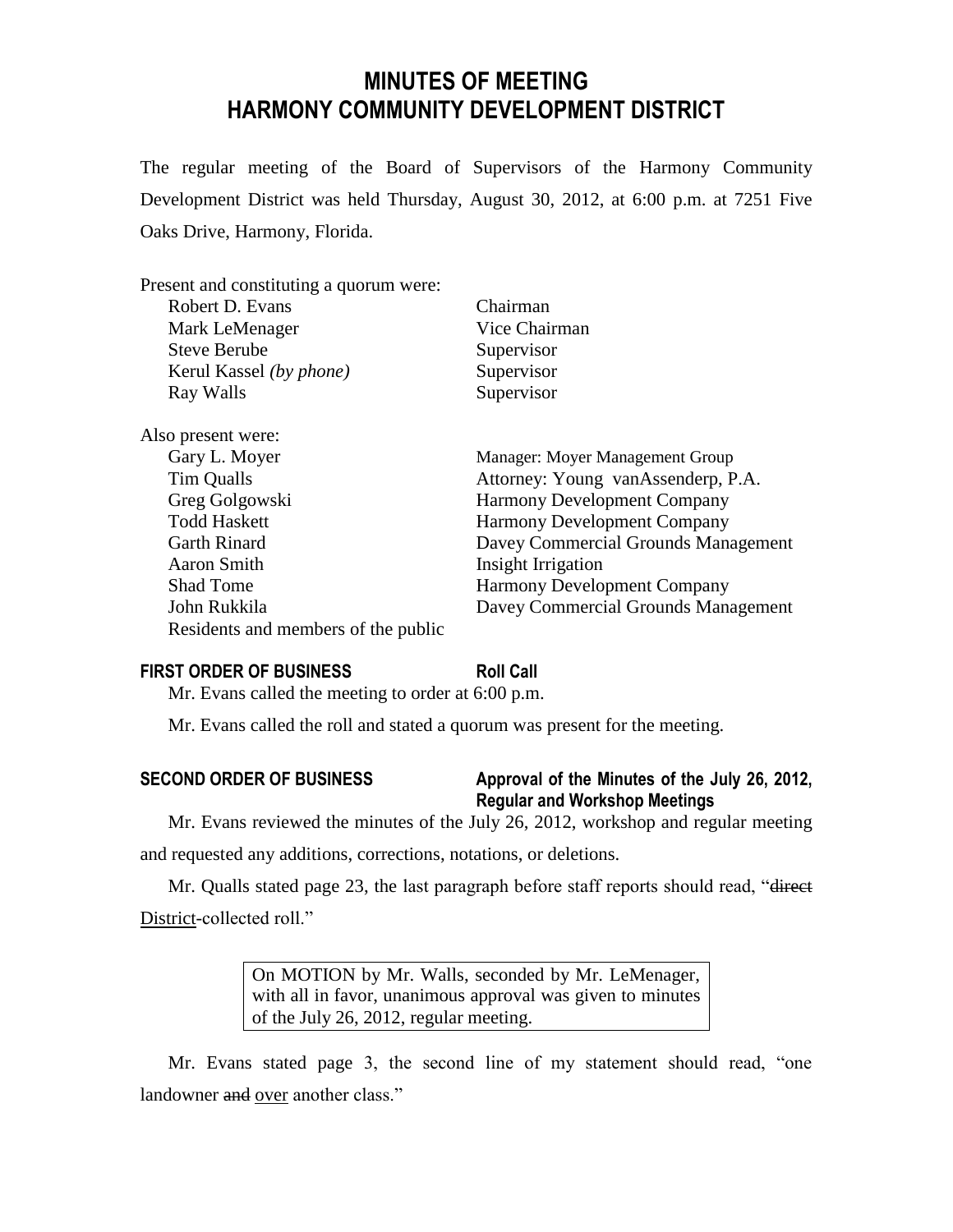On MOTION by Mr. LeMenager, seconded by Mr. Walls, with all in favor, unanimous approval was given to minutes of the July 26, 2012, workshop.

# **THIRD ORDER OF BUSINESS Audience Comments**

A Resident asked what is the status of the playground in the Green neighborhood?

Mr. Haskett stated it should be installed by Monday or Tuesday of next week.

# **FOURTH ORDER OF BUSINESS Subcontractor Reports**

# **A. Aquatic Plant Maintenance – Bio-Tech Consulting**

# **i. Monthly Highlight Report**

Mr. Golgowski reviewed the monthly aquatic plant maintenance report as contained in the agenda package and is available for public review in the District Office during normal business hours.

# **ii. Grass Carp**

Mr. Golgowski stated they added about 90 fish to the selected ponds this last month.

Mr. Berube stated we chose select ponds. Do all ponds have carp in them?

Mr. Golgowski stated yes. They were all stocked about six years ago.

Mr. Berube stated we chose selected ponds this time. Should we expand the stocking of the ponds?

Mr. Golgowski stated as I learn about these carp, they eat more when they are young. When they get big, they slow down, and they can grow quite large. From time to time, we should be adding more carp to some ponds.

Mr. Walls stated I remember Mr. Larry Medlin suggesting these particular ponds because they needed some extra attention. He will let us know later if he notices more ponds that need carp.

Mr. Evans asked what is the longevity on these carp?

Mr. Golgowski stated if they are not bothered by anything, they will probably live six to eight years.

Mr. Berube asked is it likely that people fishing will pull them out, or are the fish not attracted by regular lures?

Mr. Golgowski stated probably not. They are not a surface feeder. They chew on plants and material, not worms or bait.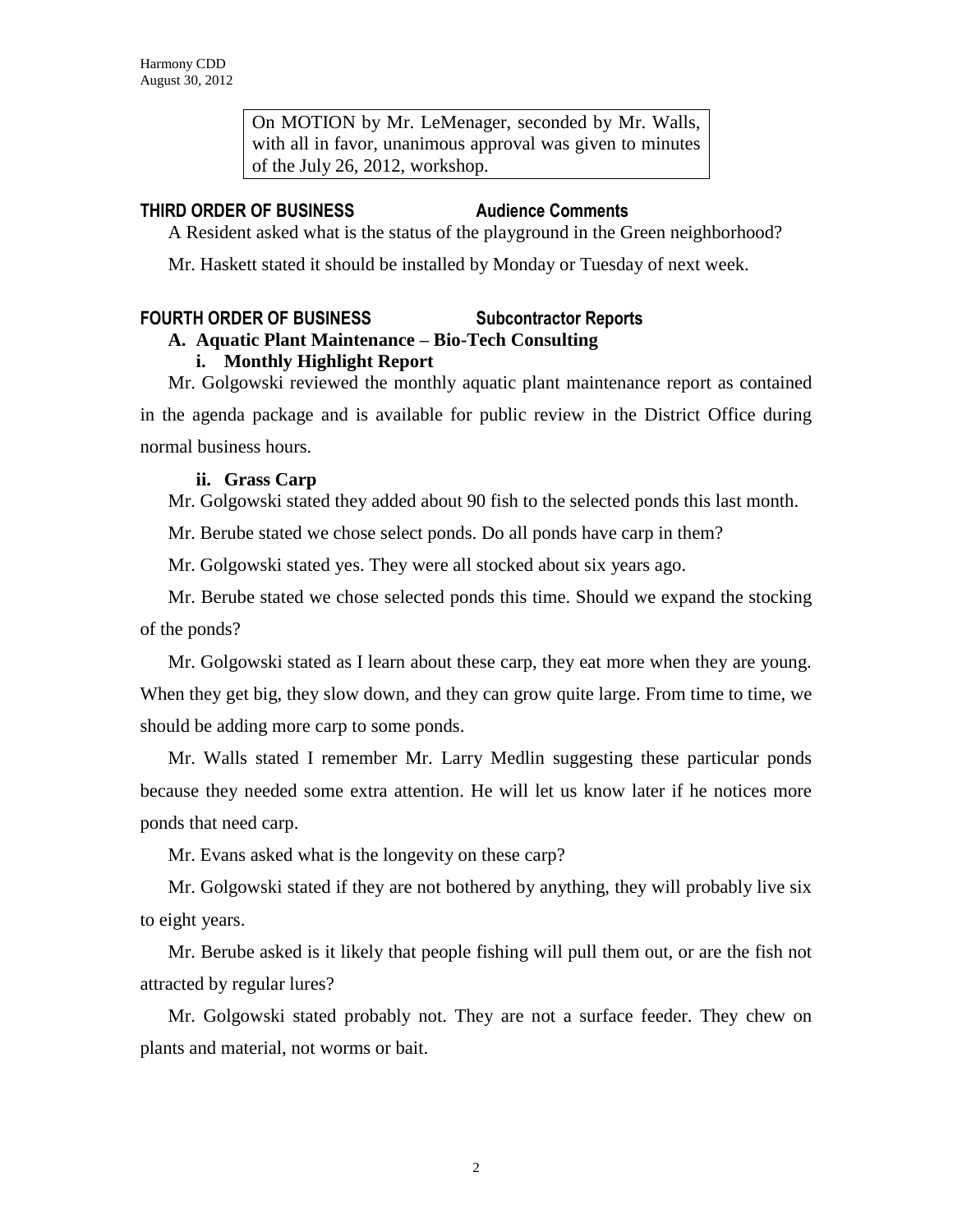#### **B. Landscaping**

### **i. Davey Commercial Grounds Management Monthly Highlight Report**

Mr. Rinard introduced himself as the Branch Manager for Davey Commercial Grounds Management, a division of The Davey Tree Expert Company with offices in Celebration, Florida. Mr. Rukkila is the site supervisor for Harmony, responsible for the day-to-day functions and completion of tasks. About five weeks ago, this Board fasttracked the timeline and offered us a challenge to begin early. In the four weeks that we have been here, we hope we have met your expectations for this time period. We look forward to a long-lasting relationship in continuing to move things forward. Working with Mr. Haskett, we have put together some schedules. I will describe how we are set up and what our plan is for the property. I provided a synopsis of the scope of services for the contract laid out for the next 13 months, frequencies, projected dates, and timelines. This is subject to change a little based on seasonal conditions and other variables, but for the most part, this is what we expect to be operating by. Page 2 lists the crews that will be providing most of the work: the mow crew, the detail crew, and the weed/spraying crew. For the mow crew, we broke down the property into five zones and labeled them for each day according to the day of the week. Monday is zone 1 through Friday, zone 5. This takes us from the east side of Five Oaks Drive into Cat Brier, through the back area, Lakeshore Park and Schoolhouse Road, up to the entrance and finishing in the front along U.S. 192 at the end of the week. The detail crew is on a three-week rotating cycle, and the property has been broken into 15 zones. The zone descriptions are included. As we scheduled this, the whole idea was to maintain some consistency as we are moving through the property. The weed/spray person is doing the same zones, but he is doing them in the opposite direction, so there is some crossover through the detail areas and the bedding areas during those three-week periods. The last page identifies not only the work schedule by the zones and the crew but also the weekly basis when certain paths and scope items are due and should be done within a particular week. We also noted the event schedules so we know what events are coming up. For example, September 22 is the Park Square Homes model grand opening and September 25 is Politics in the Square. Mr. Rukkila has this information and it is part of our planning and making things happen for you. This schedule will begin next week. these previous weeks in August, we have been basically getting a feel for the property, putting this program into place at a certain level, picking up some of the areas that had been looking neglected, and doing some clean up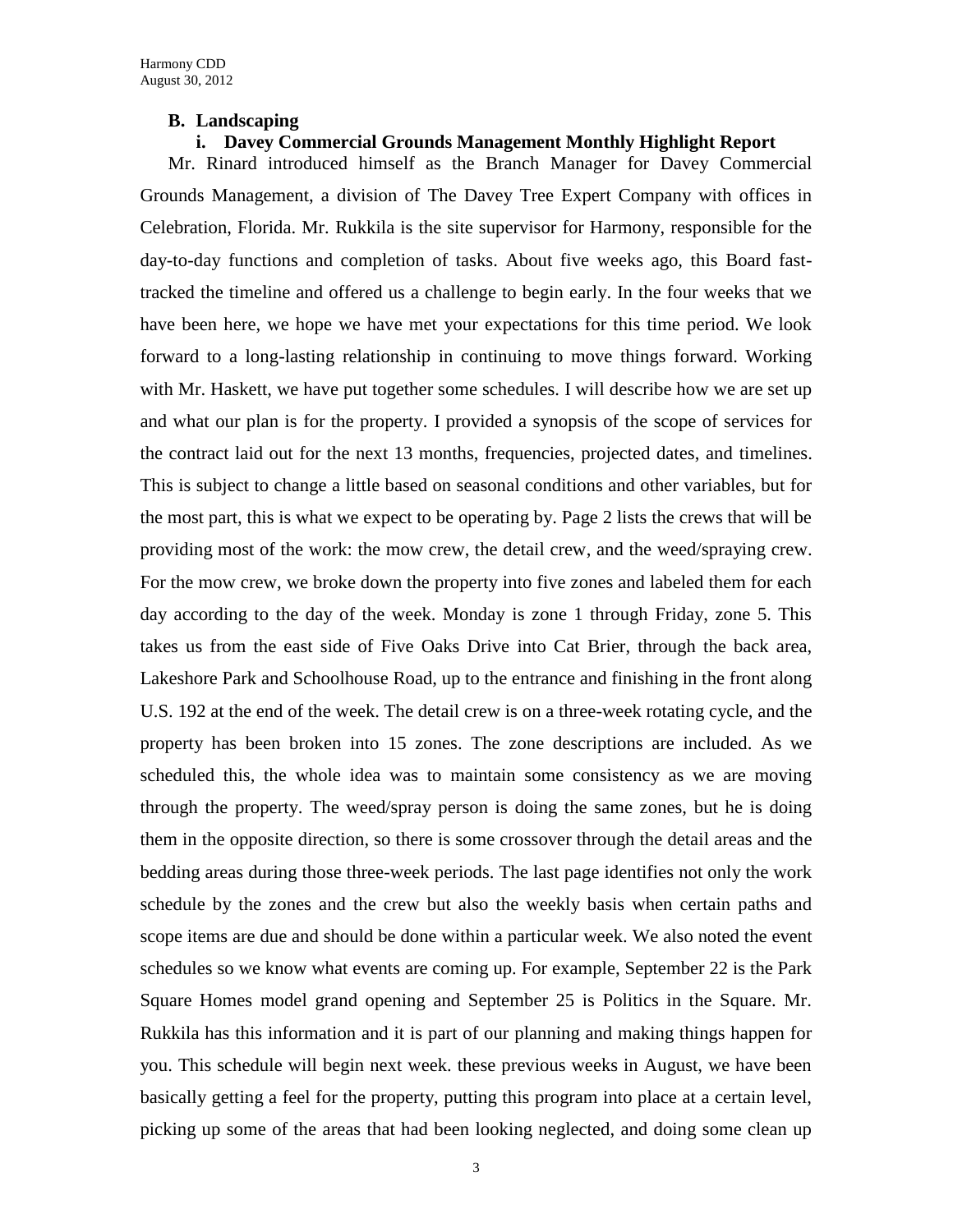along the way, including efforts along U.S. 192 and the backside fence areas throughout the parks and the community. Hopefully we have, at the very least, met your expectations for this first initial stage of being here. We thank you for the opportunity.

Mr. Evans stated it sounds like we hired the right company.

Mr. Berube stated so it seems. I noticed an immediate change, and so have several others. I recognize we are way behind, and I think Davey has ramped up quickly. I noticed a lot of new trucks, equipment, trailers and people. It is a welcome change to sit here at a Board meeting and not have to be chastising the landscaping company.

Mr. Rinard stated hopefully it never comes to that. I will share a quick story with you. The Friday before we were to begin, August 3, I sent an email to my corporate office because we were trying to get everything together. We had some trailers manufactured. They were ready locally, but checks are issued through our corporate office. I requested an update Friday morning and the response was, "What trailers?" That caused a little bit of anxiety but we got them here in any case. It was a little bit of a challenge, but we are beyond that. Our next challenge is getting through the "honeymoon period" and getting into the regular maintenance. Most contractors will always have this initial push. The key is on the backside and keeping it going. One of the things we felt was lacking previously was a strong onsite supervisor, staying on track and having a plan to be able to put into place. If you do not have a plan, you do not know where you are headed, you do not know where you have been, and you do not know what you are doing. This helps keep us moving and steering in the right direction.

Mr. Berube stated I have not heard anything negative from Mr. Haskett, and I see a smile on his face.

Mr. Haskett stated I am very pleased with the work so far, and I am sure it will continue that way. I prepared myself for a couple months to assist them through a learning curve, but honestly there has not been a learning curve. They got started right away, and I think the property is looking fantastic. There are still some areas where they need to make up from the previous contractor, but Davey is getting right on it, and I am extremely happy.

Mr. Walls stated I appreciate Davey starting early and helping us out when we were in a pinch. That was great.

Mr. Berube stated I agree.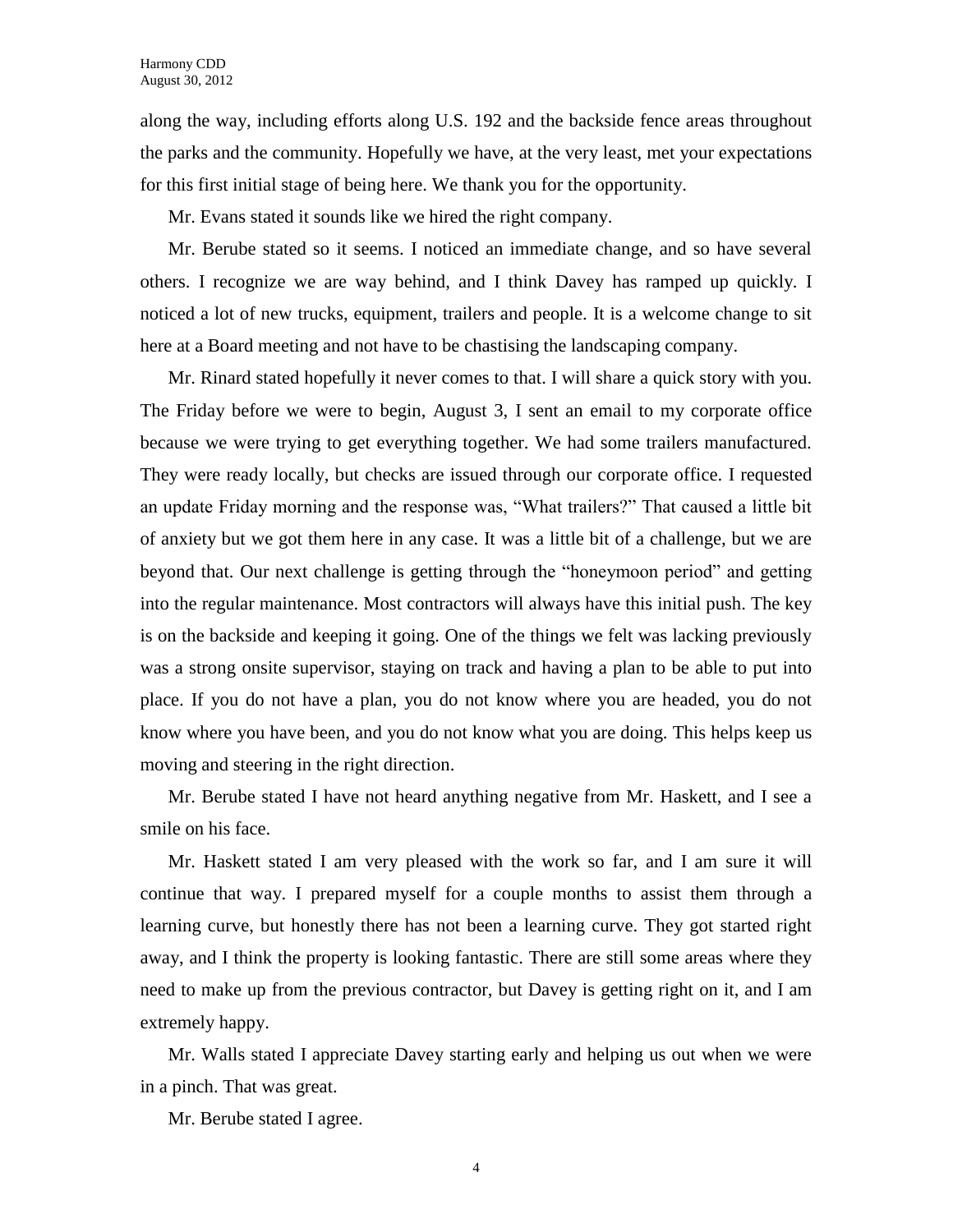Mr. Walls stated my mom comes here from time to time to visit her grandkids, and she was here this week. Her unsolicited question was to ask if we changed landscaping companies because it looks great. You have been doing a great job; keep it up.

Mr. Rinard stated thank you; that is good to hear.

#### **ii. Insight Irrigation Update**

Mr. Haskett stated Mr. Smith has been doing our mapping for the irrigation valves throughout the property. I am happy to say that it is complete.

Mr. Smith stated the contract for mapping is complete. There were some hurdles that we ran into, namely landscape and boxes that had not been located in years. When they are grassed over, it can be difficult to locate them. That being said, we found them and located them. This project started in April, with more intense efforts starting in May. I have been working a lot with Mr. Rick Druckenmiller, once a week for the last couple months. I feel I gave him some valuable information, and I think he has learned a lot. We identified a lot of issues on the property, and we were able to resolve them. I think it was good for everyone involved. One of the primary things we did was map the entire project. One of the biggest reasons why we even did this in the first place was to quickly address problem areas. If someone is driving by and sees something wrong with the irrigation, you need to stake a flag, go to the controller to figure out what zone it is, determine if it is something wrong with the valve, and then go find the valve which could literally take a full day to find these problem areas. I think this solves a lot of that, plus it makes a record for whomever is on site. Whoever is working on site can access the information, and Mr. Haskett is the keeper of the information. The primary device that we worked on was an Apple iPad. This works on almost any device. I use it on my laptop and my phone. I will give you a brief demonstration of what it looks like, whether you are on an Android, a Blackberry, or whatever. It all works the same way. If you have ever used Google maps or Google Earth, what you see is a zoomed out view. As we pinch the zoom, we start seeing all the items that we located. The pins are actually valves, and the shaded area is the actual irrigated area. We completed this for all the valves throughout the property which meant literally going and finding each of them. The little blue dot is your location, so if you do not know where you are on the property, this little blue dot shows you. To determine what zone you are near, you tap on the icon that brings up the information on the side. It also brings up an image of that zone; we took pictures of every zone out here. For example, if you walk outside this building and tap the icon for the park, it will tell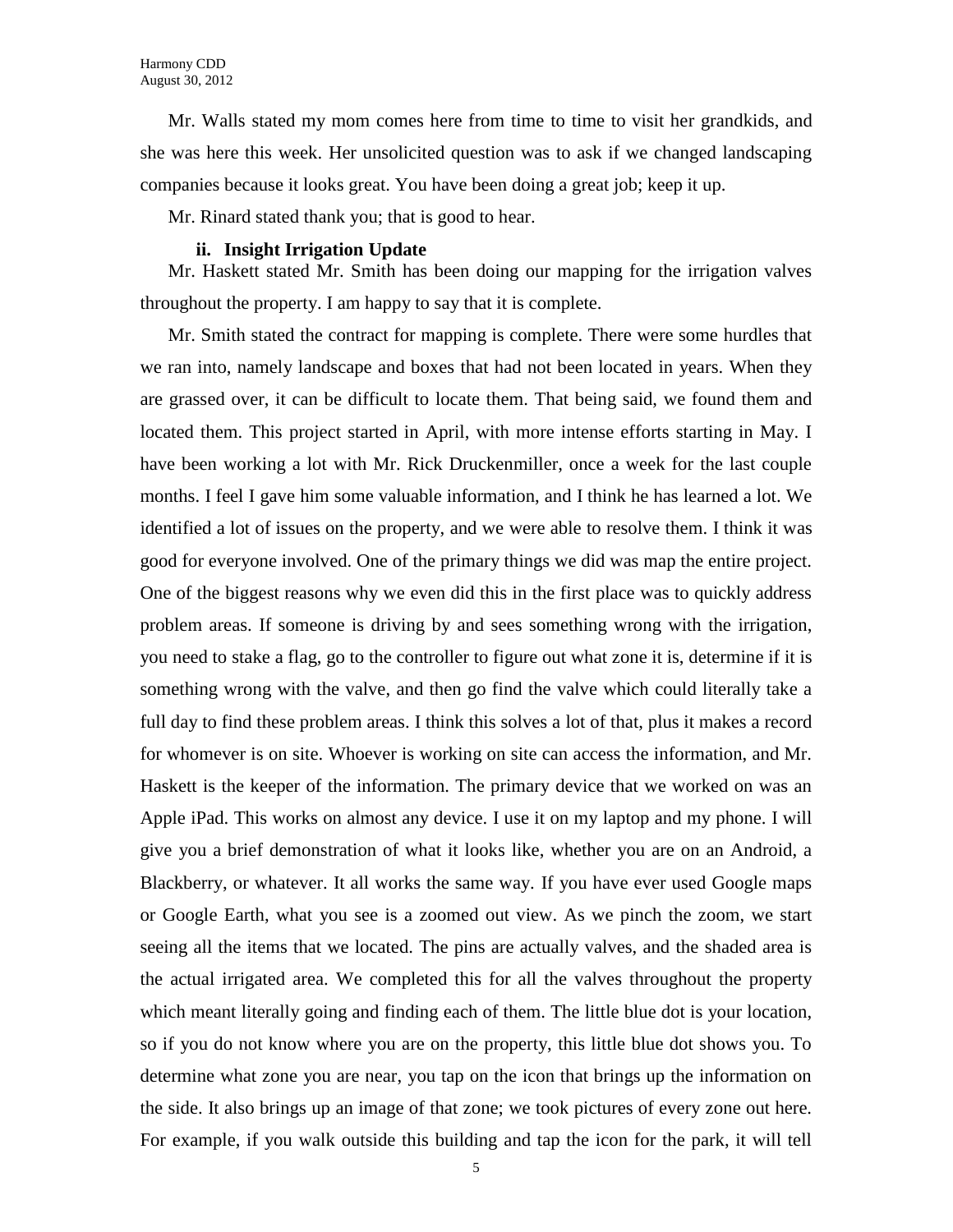you it is zone 22, on the Harmony Square controller, a bubbler zone, and the actual precipitation rate data that is in Maxicom. You can also look up the original design files. This gives your staff access to the information right at their fingertips. All the files are your files and are stored on Google databases. It is totally free; there are no maintenance fees, and I will not need to come back for any updates or maintenance. This is all your information, and the value is in the information. On the surface, some may wonder what the point is, but I think it is a valuable tool. I have been a contractor for over 20 years, and if I was going to a property this size, I would want to have this information. You can also add information when you replace or change a valve. You can add notes or change the icons to yellow for the ones you want on your repair list. You can pull up the information on the Google map interface. This was a fun and challenging project, and I really appreciate the opportunity to serve you.

Mr. Berube stated Mr. Druckenmiller is working with an iPhone. I realize when you work on these small screens, it can be challenging. I think it would be more advantageous for Mr. Druckenmiller to have an iPad or some sort of tablet.

Mr. Smith stated I would comment that in my original proposal, I suggested that you get an iPad for Mr. Druckenmiller. They can be stored in water-resistant cases, and they will make it a lot simpler. It works the same, but the screen is bigger on a tablet. You can get an iPad for about \$500 with a maintenance plan of \$15 per month with connectivity anywhere.

Mr. Berube stated I am trying to make it more advantageous for Mr. Druckenmiller. If it is too hard for him to use on a smaller phone, he might be somewhat resistant. We already spent the time and money getting this project complete, so we may as well use it. I presume Mr. Druckenmiller knows how to make all these changes and additions.

Mr. Smith stated I spent some time with both Mr. Druckenmiller and Mr. Haskett on how to use this program. Mr. Druckenmiller is very excited about using it. We cautioned him to use it but not to add any information until after we made this presentation. I have all the information archived.

Mr. Haskett stated it is a great time-saving tool. When I go out in the field all day, I can highlight an area where I see an issue, and it flips the information to his phone, he can go out and check it at his leisure and change the color back, which tells me he has fixed it.

6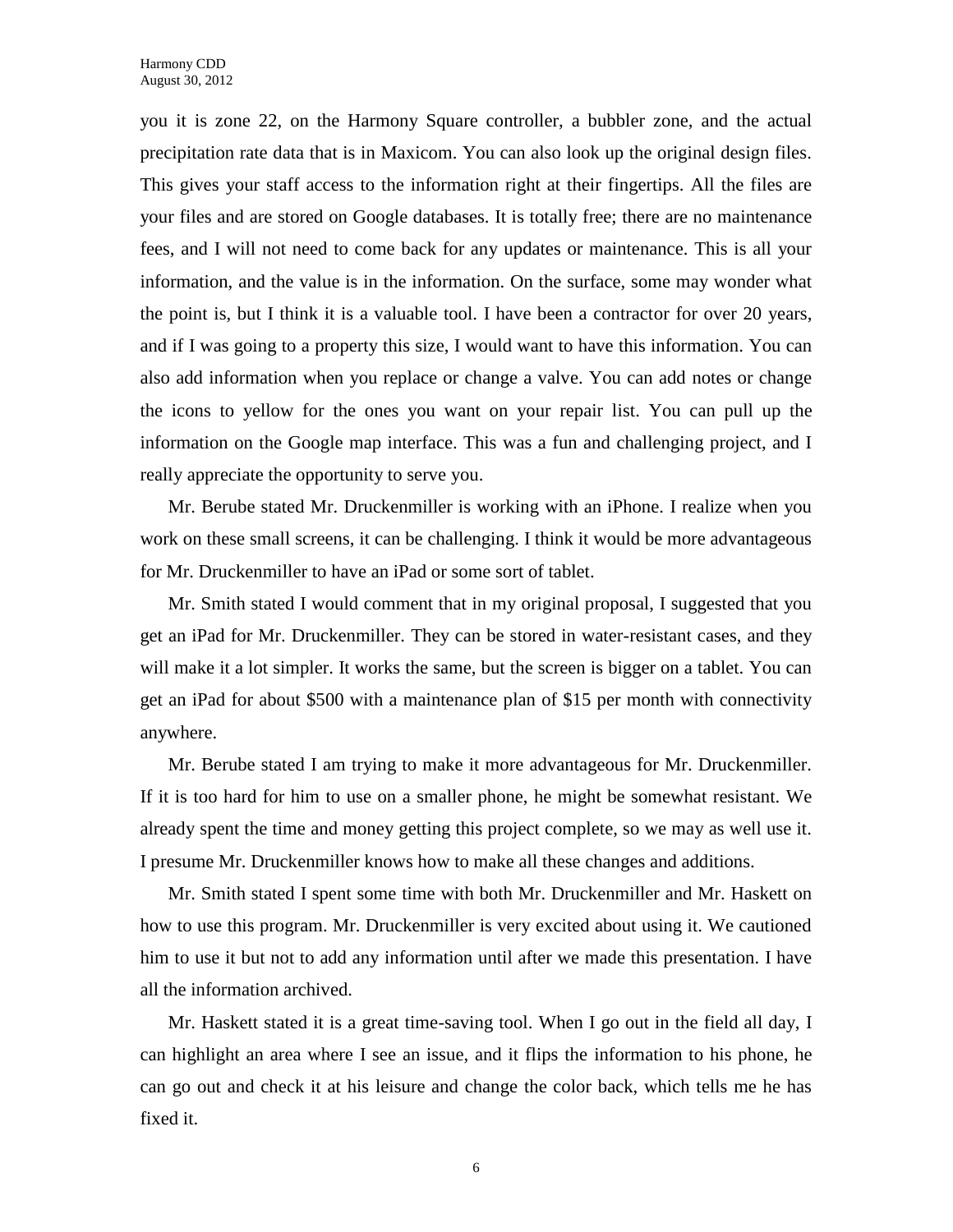Mr. Berube asked everything is operational?

Mr. Smith stated yes.

Mr. Berube asked was the original cost for this project \$6,000?

Mr. Smith stated yes. When we looked at the original database, it indicated there were 360 zones. Over time, some changes were made. For a lot of controllers, they took two physical zones in the field and put them in one site. I had no way of knowing there were controllers because everything was doubled. We spent some time addressing that. We found some controllers that had not worked in quite some time, perhaps due to lightning strikes and other events that happened earlier. I assisted in repairing some of those. There were a few that took about a day to get them operational. Everything has been documented and it is there for you to use.

Mr. Walls asked is there open access for the mapware?

Mr. Haskett stated it can be.

Mr. Walls stated I was curious who has access to it and who can update it.

Mr. Haskett stated Mr. Druckenmiller and I are the only ones who can update it. The general public can look on the map to see zones, but you will not have the ability to change anything.

Mr. Smith stated there are assigned permissions, as well as the ability to edit and read-only access.

Mr. LeMenager stated this would be something to add a link on our website.

Mr. Berube stated this is not broken down into sprinkler heads. It is just valves, controllers and solenoids.

Mr. Smith stated all the blue pins are RCVs, Remote-Controlled Valve. Those are the buried devices. It does show where the valve is within a small radius. There are three forms of verification. There is the actual label, the zone identification, and the actual image and shape. It is also a free application.

#### **C. Dockmaster/Field Manager**

### **i. Maintenance and Field Activities Report**

Mr. Haskett reviewed the monthly field activities report as contained in the agenda package and is available for public review in the District Office during normal business hours.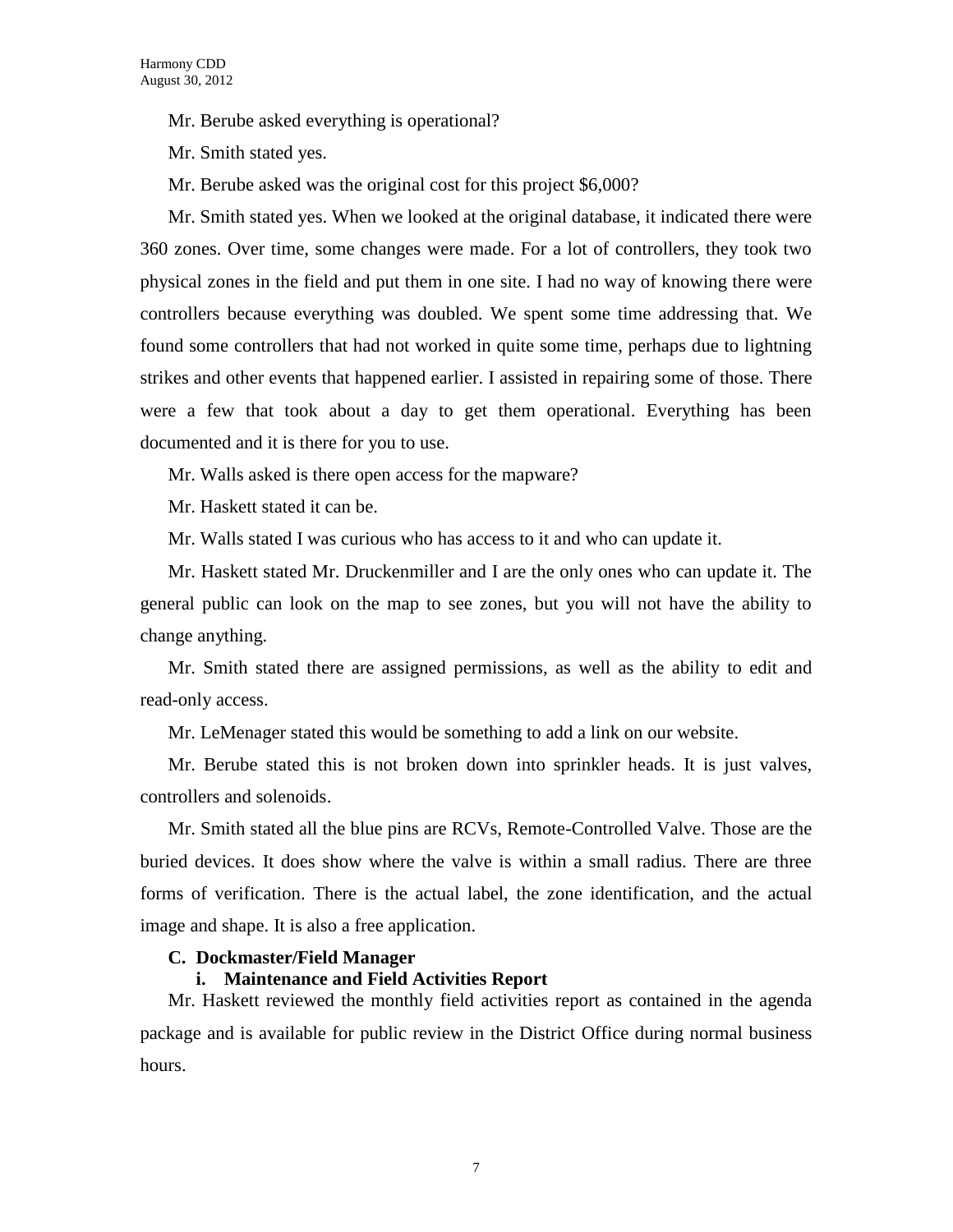#### **ii. Buck Lake Boat Use Report**

Mr. Haskett reviewed the monthly boat report as contained in the agenda package and is available for public review in the District Office during normal business hours.

Mr. Haskett stated Mr. Thomas Belieff informed me that the battery needs to be replaced again on the solar boat, which will be about \$1,100 to replace.

Mr. Berube stated a year ago, we contemplated selling the boat, and I suggested we keep it and see if anyone uses it. That did not happen. I am now of the opinion that rather than spending any more money on it, we ought to liquidate it. No one wants to use it, which is why the batteries are dying because it is just sitting there.

Mr. LeMenager stated I have certainly been consistent for all four years that I have been on the Board. On a per-use basis, that boat must cost hundreds of dollars, so it is not cost effective at all.

Mr. Berube stated we have a number of items that go in the water that do not get used a lot, but this will cost money to just let it sit there. Apparently, no one wants to use it.

Mr. Walls stated I have no problem with selling it.

On MOTION by Mr. LeMenager, seconded by Mr. Berube, with all in favor, unanimous approval was given to declare the solar boat surplus property and to direct staff to liquidate it.

Mr. Berube stated I think it is a shame because it is a great idea.

#### **iii. Miscellaneous**

Mr. Haskett stated the water feature is slowly being repaired. The computer arrived at WESCO Fountains. We are waiting on their programmer to program it. I am hopeful it will be here tomorrow. They were here to perform some additional modifications to it. At the last meeting, I mentioned there were two options for replacing the computer. Original equipment is \$4,200 and new, updated equipment is \$3,200. I chose the second option, which will give us more information on how much it fills, how much power it uses and other information for less money.

Mr. Berube asked when it is finished, will we have about \$8,000 involved in this repair?

Mr. Haskett stated we are at about \$6,000.

Mr. Walls asked are there invoices from Roberts Pool Service and WESCO Fountains?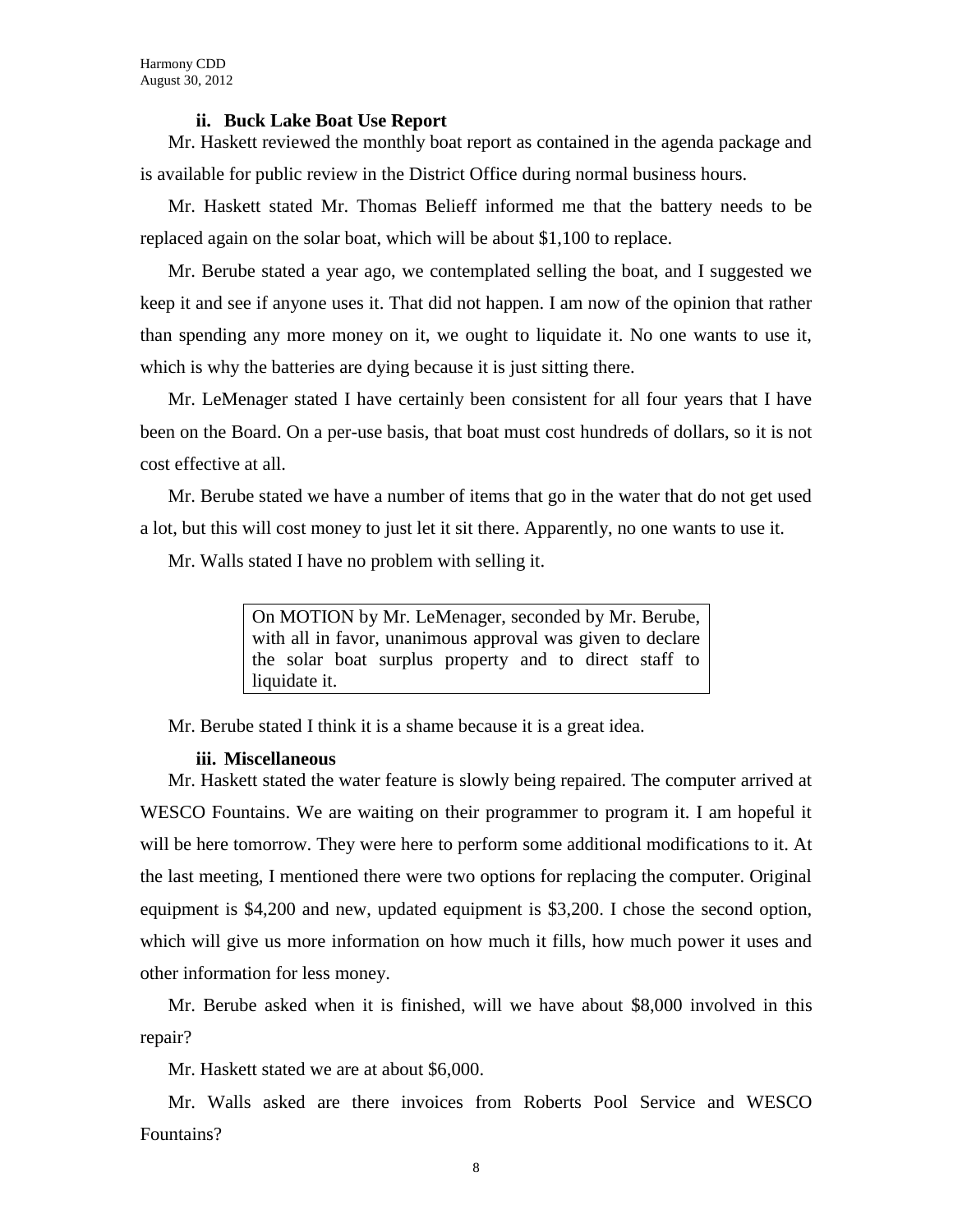Mr. Haskett stated yes.

Mr. Walls asked what is the breakdown of items?

Mr. Haskett stated there is the filter motor and pump and the feature motor with a computer, variable speed drive. The item that caused the whole issue was the sump pump, which has been replaced. That was a Grainger item for about \$100.

Mr. Berube stated we have been doing business with WESCO for years, and yet they still require a deposit. They are the only people in that business. It irks me that we have to pay it.

Mr. Haskett stated that was the original reason I went with Roberts for the motor and the pump, which ended up being less expensive anyway. I initially went to WESCO and they would not do it without a deposit.

Mr. Berube stated at least you tried.

### **FIFTH ORDER OF BUSINESS Developer's Report A. Lakeshore Park Enhancements**

Mr. Tome stated we are proceeding forward and are in the process of finalizing all the bids and contracts. The Dock-Ters is going to do the boardwalks and bridges, and they have received verbal approval for the bridge portion from SFWMD and are in the process of going to the County to finalize the permit to proceed with that. The bridges will be the first two things constructed. We are still working with Boyd Civil to help us modify the permit that needs to happen for SFWMD for purposes of installing the boardwalks. Once that is complete, then we can get the permit from the County to construct the boardwalks. We are finalizing the sidewalk portion around the lake, as well. We are taking the advice of pursuing concrete versus using shell, and we are on our fourth concrete vendor in providing us with numbers. We continue to fine tune those numbers. Once all that is together, we will come back and report that we have everything we need and are ready to proceed. We anticipate the bridges to be the first thing and should be started shortly once he picks up the permit from the County.

Mr. Berube asked is concrete likely to be a similar price to the shell?

Mr. Tome stated no. We have been looking at the possibility of modifying the plan for where it goes and how it goes, but still having it be one mile. That was one of the things that Mr. Golgowski was interested in doing, rightly so, in order to mark it onequarter mile, one-half mile, and so on, to make it worthwhile for people to use while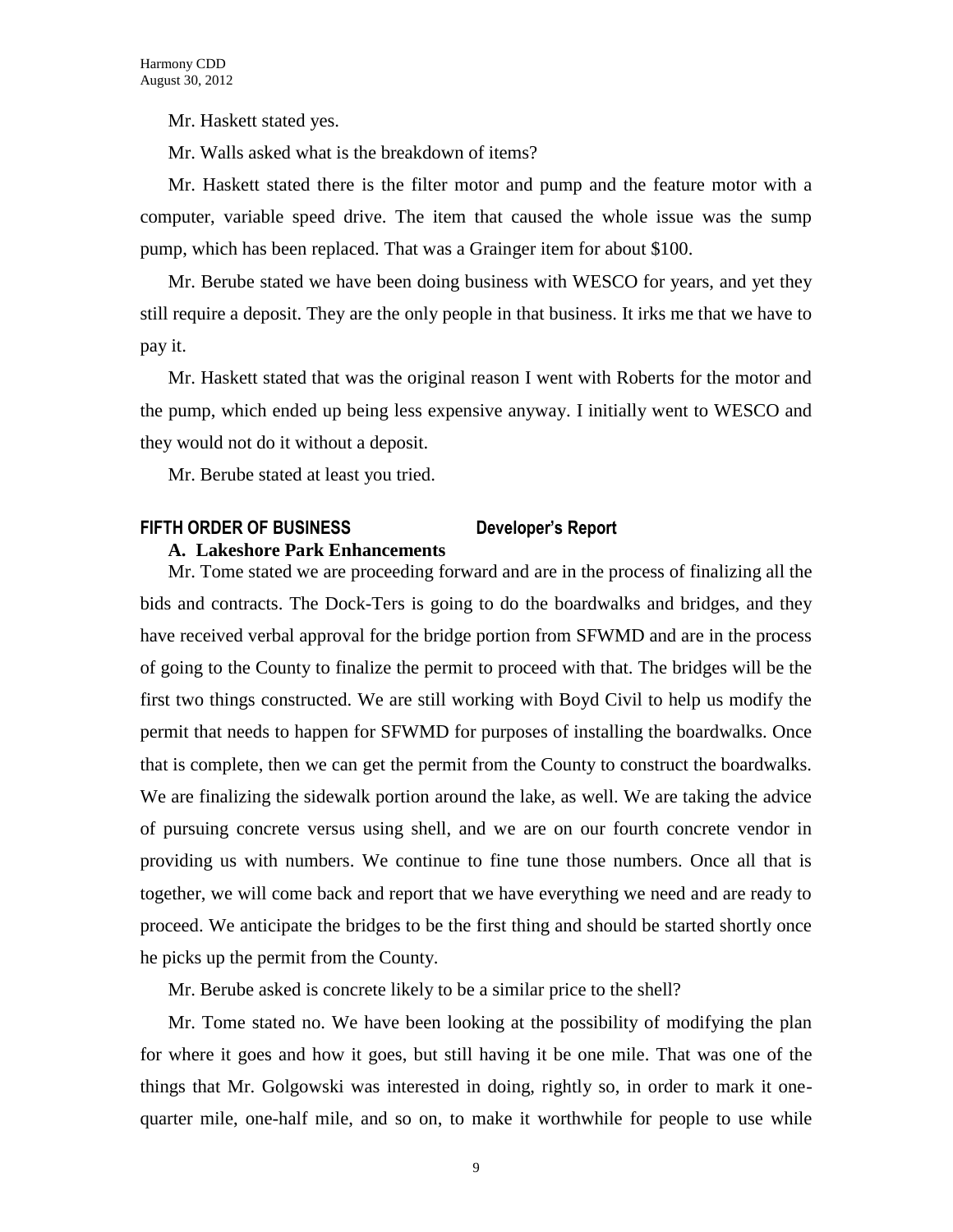walking and jogging. It will require a bit of a routing change to be able to change a little bit of how much surface goes down but to be able to use concrete and have it five feet wide so that it is usable for passing purposes. We think that will be a better end product than using shell, after taking the advice from the last meeting.

Mr. Walls stated I think that will look a lot nicer.

Mr. LeMenager asked did the original plan have it going all the way around to the end?

Mr. Tome stated yes, it was shell going towards parcel F.

Mr. LeMenager stated not the one you showed us recently; the one from quite a while ago did not show it going all the way around. I support having concrete. The path to the school is in a nice location, but when it gets wet, it is a mess.

Mr. Berube stated there are weeds, and concrete would be better.

Mr. Tome stated we are getting much closer, and there is a good chance that by the next meeting, there could be work being started on the bridges.

Mr. Berube stated thank you for changing to concrete.

#### **B. Miscellaneous**

Mr. LeMenager stated I sent an email regarding work that was done on CDD property at the request of Park Square Homes. I simply wanted the opinion of the other Board members on that. The point was made very clear by the Chairman that the CDD should not be doing anything for the benefit of one landowner over others. Frankly, I think it looks terrible. It looks like what it is, a piecemeal job designed for only one house with no plan as to how the entire area would look. I thought the bounds were overstepped in this case.

Mr. Berube stated I read the email stream and I saw the mess, or the clearing, that took place. That was maybe an inappropriate move. I think we need to give builders and the development company a little slack in trying to accomplish things. I am not sure this is to the benefit of one landowner over another. I appreciate Mr. LeMenager's point, but I do not see it as that big of a deal. It will come back anyway.

Mr. LeMenager stated if we are going to clear it, then we should make it look uniform. Right now, it is not uniform.

Mr. Berube stated it looks like someone cleared a path for that house to look out the back.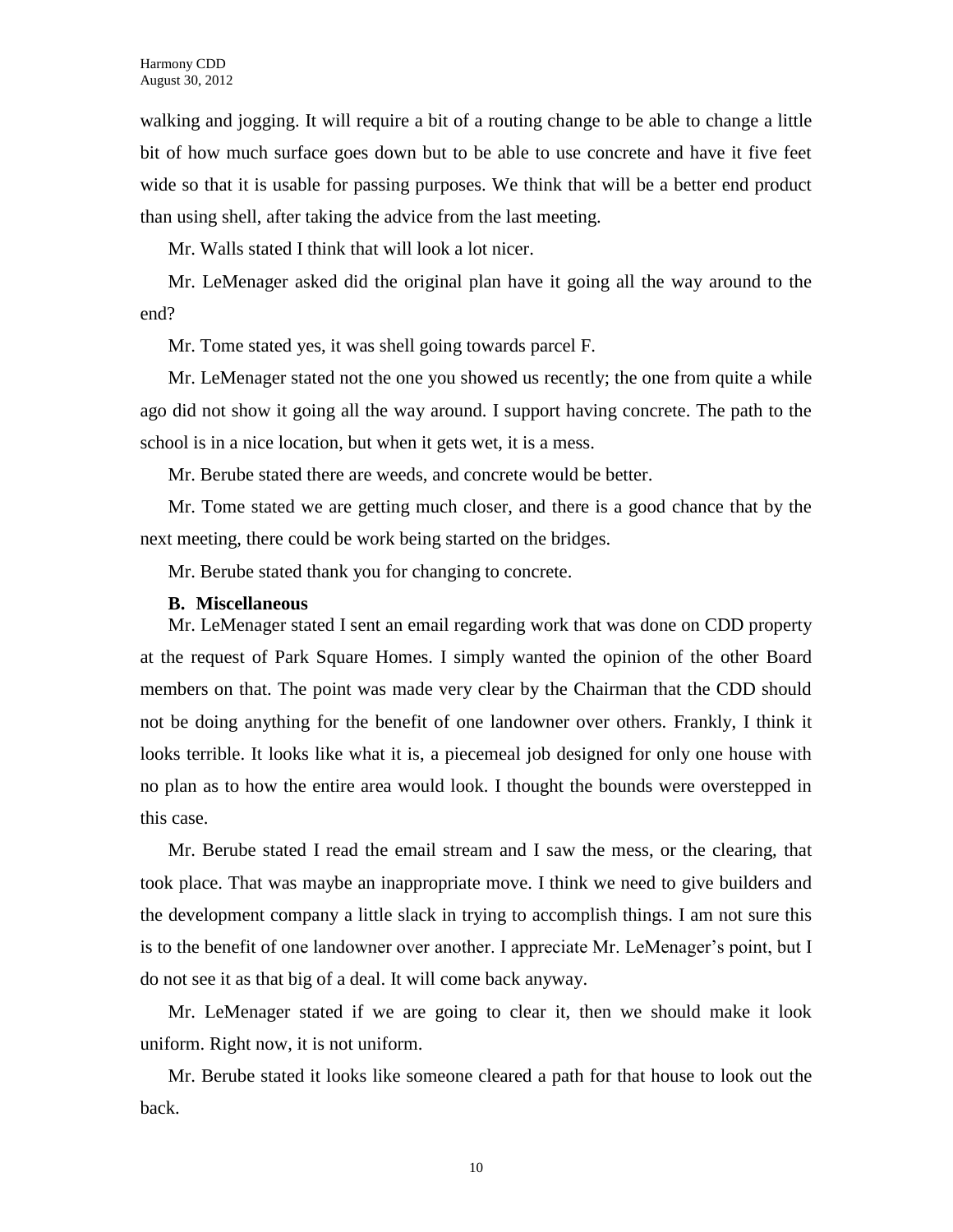Mr. LeMenager stated the next thing I am wondering is if they are going to put flags in the back of the house. What is the point of having a nice view from the back? Personally, I think they ruined the view for that particular house, but that is an aesthetic matter.

Mr. Tome stated it is going to be a model home, and that is what the purpose of the plan is. Innocently, when the conversations started, it was not for the betterment of that particular lot but for the efforts of being able to sell real estate in the community. We did not look at it as improving the view from this particular home as it was providing an open exposure for flags and such, so when people pull into the community, they are aware of the fact that this is an opportunity to look at this home to buy real estate in the community. They bought a few lots in the community and they made some commitments for take downs. It seemed like a good idea to do. Mr. Golgowski and I discussed it. We removed a vine, not any protected species or anything that was of any caliber. What is there will grow back, if that is the desire. It was never intended to do anything for that one specific lot's appeal but being able to have a marketing window so they had some opportunity to continue to invest in the community and buy out the remaining 24 lots that are in that neighborhood, for the betterment of everyone. It will increase the property values and get new residents in the community.

Mr. Walls stated I did not even notice it until I saw the email, and I drive by it every day. I do not think it looks that bad. To be on the safe side, next time, you should come and ask us if you are going to modify CDD property. I would have voted in favor of it, but I do not think it is that big of a deal. Had I heard the explanation, I would have been in support of it.

Mr. Berube stated I noticed it right away because we walk there. My only thought was, there is a window cut out of a row of green. If you are going to clean it up a little, then you should clean it all up.

Mr. Haskett stated that was the plan, was to get to the point of cleaning it up. Then we received Mr. LeMenager's email, so we stopped until you could discuss it.

Mr. Berube asked is the plan to continue and make it all look uniform?

Mr. Golgowski stated it will be focusing on vines in the trees. I agree that the ground clearing was a little heavy. Going forward, we will take the vines out of the trees so you can see through the trees a little more.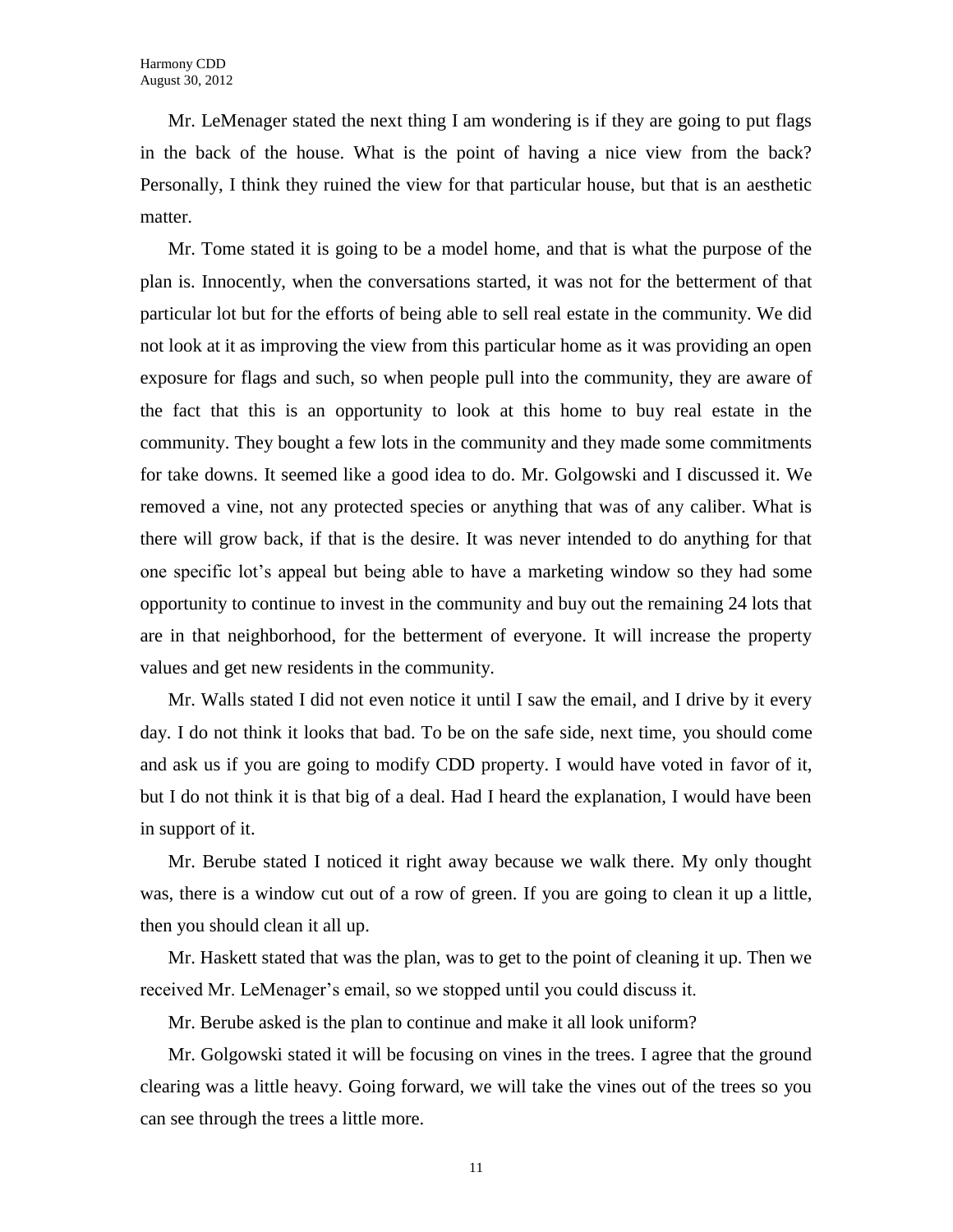Mr. Evans asked is it a kudzu or grapevines?

Mr. Golgowski stated grapevines.

Mr. Evans stated those will damage the trees, so you need to cut them if you have an opportunity, because those vines will choke out the trees.

Mr. Golgowski stated that is correct. That strip is being managed for its wildlife connection and balance, so all of it is good, but it had not been cleaned in a long time.

Mr. Evans stated I value your judgment. You are not going to do anything detrimental to anything or anyone. It is all for the betterment of the community as a whole. I have no reason to question your decision or judgment. I understand what everyone is saying that procedurally, you probably should have come to the CDD first. Sometimes, you just need to act. I do not see this as a big issue. If you had cut down 30 acres and plowed it up, that is different.

Mr. LeMenager stated I do not see it as a big issue. The point to make is, it was done on a piecemeal basis, which I think was just mentioned. It should be part of a bigger plan if we want to actually change the look of it.

Mr. Tome stated we cut a little to see how it would look, like trying to get a stain out of a shirt where you try an area that is not seen. When we did it, as Mr. Haskett indicated, we stopped because it looked like we were doing something we should not be doing. We wanted to start in one location first and see what the look was going to be. To Mr. Golgowski's point, we did go a little low on the ground cover, which will grow back.

Mr. Evans asked will you go back in and do some cleanup, enhancement and restoration so it does not look nearly so stark?

Mr. Golgowski stated it is an old ditch line, and it has a big bank in front of it. The person who cleaned it out said it had the biggest bullfrogs he had ever seen. It is a functional area.

Mr. Berube stated I am in favor of cleaning up the whole strip and making it look uniform rather than having this window.

Mr. LeMenager stated that would be my preference, as well. It does stand out.

# **SIXTH ORDER OF BUSINESS Public Hearing to Adopt the Budget for Fiscal Year 2013**

#### **A. Fiscal Year 2013 Budget**

Mr. Evans opened the public hearing for adoption of the budget for fiscal year 2013.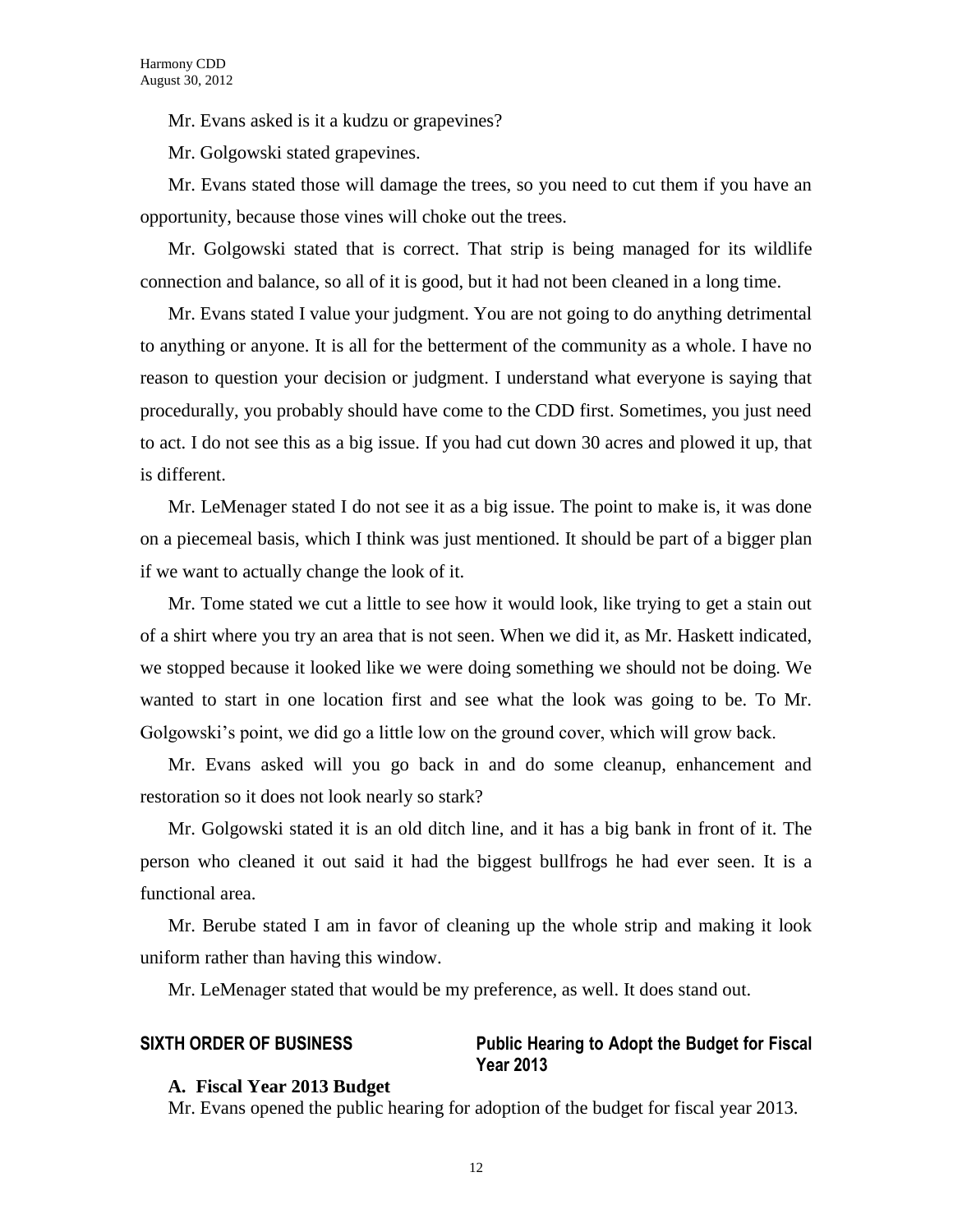Mr. Moyer stated for the benefit of the residents, we had a very good workshop last month to discuss the budget. The end result is that the non-ad valorem assessment that appears on the real estate tax bill each year from the property appraiser will not show any increase in the District's non-ad valorem assessment. We are charging exactly the same as we charged last year. We spent a lot of time reviewing each line item in the budget and made the necessary adjustments that the Board suggested. We are ready to consider the adoption of the budget, pending the Board's discussion and any public input.

Mr. Berube stated projected assessment income for fiscal year 2012 is \$1.53 million. The budgeted assessment income for fiscal year 2013 is \$1.465 million. The total assessment income is decreasing.

Mr. Moyer stated that is correct.

Mr. Berube asked why?

Mr. Moyer stated the debt service assessment increased. We made that adjustment to keep the overall assessment flat.

Mr. Berube stated I could not remember the reason. That was the discussion we had last month.

*There were no public comments.*

**B. Consideration of Resolution 2012-03 Adopting the Budget**

Mr. Moyer read Resolution 2012-03 by title into the record.

On MOTION by Mr. LeMenager, seconded by Mr. Walls, with all in favor, unanimous approval was given to Resolution 2012-03 adopting the budget for fiscal year 2013.

**C. Consideration of Resolution 2012-04 Imposing and Levying the Assessments**  Mr. Moyer read Resolution 2012-04 by title into the record.

> On MOTION by Mr. Berube, seconded by Mr. LeMenager, with all in favor, unanimous approval was given to Resolution 2012-04 imposing and levying the assessments for fiscal year 2013.

Mr. Evans closed the public hearing.

Mr. Moyer stated there are blanks in these resolutions because we did not know if the Board was going to change anything. I will fill in the resolution with the assessment amounts taken directly from the budgets.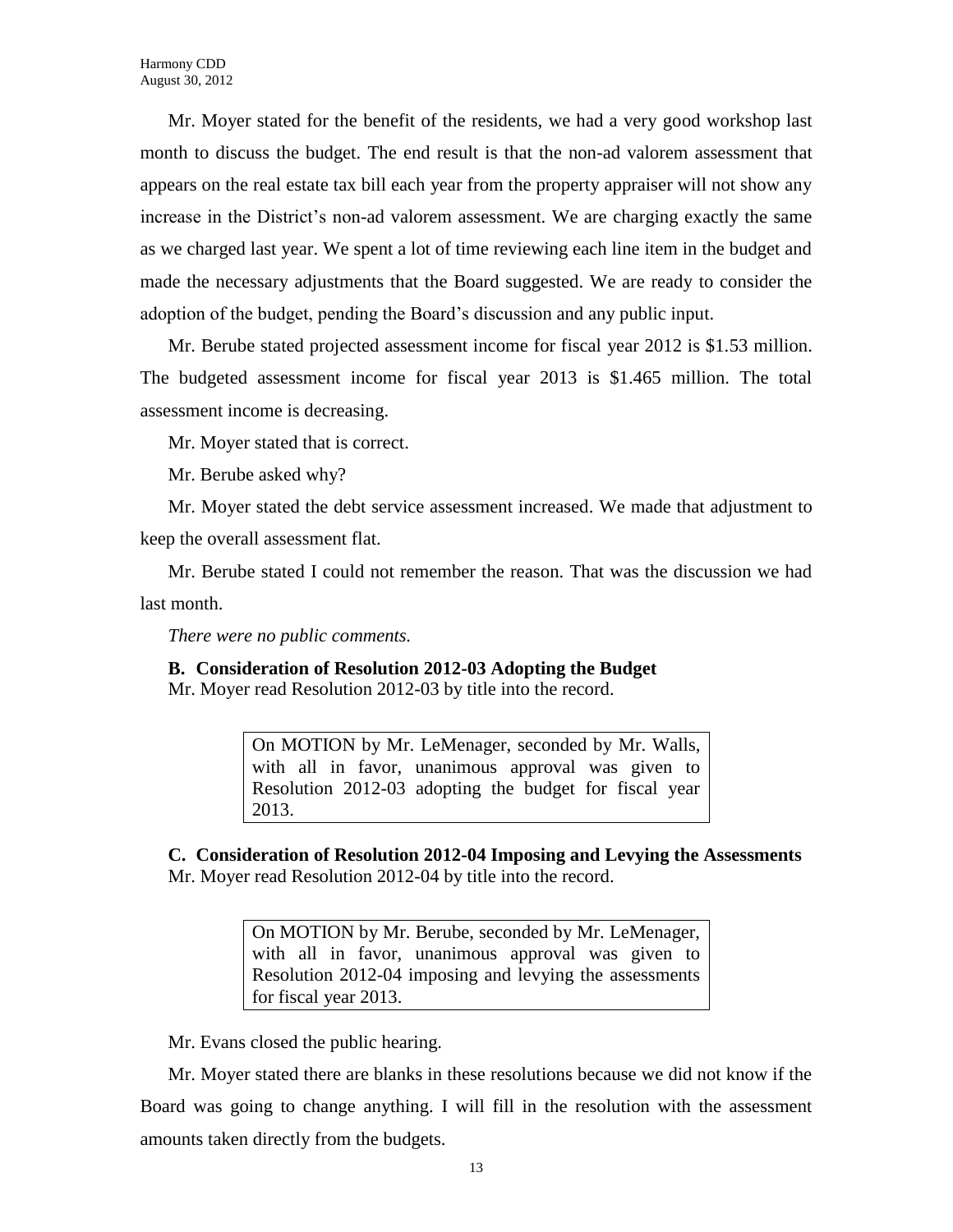# **SEVENTH ORDER OF BUSINESS District Manager's Report**

#### **A. Financial Statements**

Mr. Moyer reviewed the financial statements, which are included in the agenda package and available for public review in the District Office during normal business hours.

Mr. Moyer stated we have collected all of our non-ad valorem assessments, whether they are District collected or collected by the tax collector. We are currently operating the District with a positive expenditure variance of \$37,233. We are not going to be adding very much money to fund balance this year, but we are still under budget.

### **B. Invoice Approval #148 and Check Run Summary**

Mr. Moyer reviewed the invoices and check summary, which are included in the agenda package and available for public review in the District Office during normal business hours, and requested approval.

Mr. Moyer stated I would like to add an invoice from Bio-Tech Consulting for \$505 for stocking the grass carp.

Mr. Berube stated Insight Irrigation came in this month looking for final payment. The initial contract was \$6,000. We paid 10% on June 18, which brings us to \$5,400, but the final invoice shows \$5,600. It is \$200 off. That is why I asked Mr. Smith the original contract amount. The June 18 check run shows it is 10% of the contract.

Mr. Moyer stated we will check on that.

Mr. Walls stated I noticed that, also. I think it may have been that the original invoice they provided last month had a different amount and we actually paid more than what was on the invoice last month.

Mr. Berube stated we did not pay anything on this.

Mr. Walls stated I meant the invoice when we paid the 10%, a month or two ago.

Mr. Evans asked did we perhaps pay \$400 instead of \$600?

Mr. Berube stated no, we paid \$600.

Mr. Walls stated I think we paid more.

Mr. Berube stated I looked back in the notes, and it is very clear in the narrative.

Mr. Walls asked did we pay what was on the invoice or did we agree to pay more?

Mr. Berube stated no, we paid \$600, and the note says it represents 10% of the contract amount.

Mr. Evans stated it sounds like a clerical error that needs to be corrected.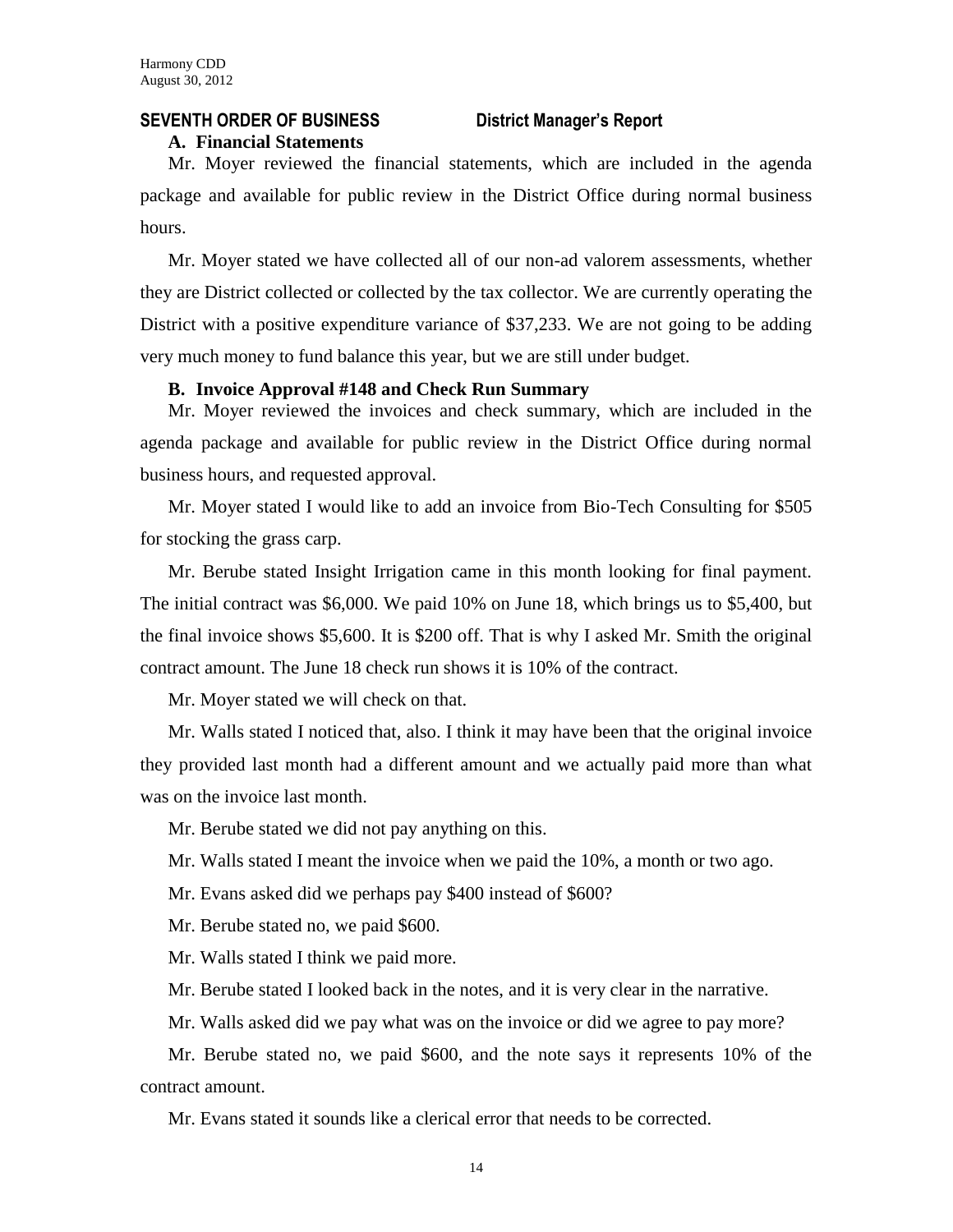Mr. Qualls stated there is a provision in the contract, which he also mentioned, for extra work that had to be done. The contract indicates that additional services provided by Insight Irrigation, if utilized by the District, shall be billed at a rate of \$95 per hour, and the District Manager shall approve such additional services in writing.

Mr. Walls stated I believe those are on separate invoices for additional services.

Mr. Haskett stated I agree and I think it was just a clerical mistake on my part as well as his. If you would like, we can pull the invoice.

Mr. Berube asked can we just change the amount? Does Mr. Haskett agree that it should be \$5,400?

Mr. Haskett stated yes, it should be \$5,400.

Mr. Berube asked can we do that?

Mr. Moyer stated yes, you can authorize payment of \$5,400 against that invoice.

Mr. Berube stated it is actually the correct amount. Last month there was a bill for \$1,304 for Southern Play Systems, which was the developer reimbursement.

Mr. Haskett stated that is correct.

Mr. Berube stated the CDD paid for it. I am not saying anyone did anything wrong, but if someone wanted to follow how this was reimbursed, how does one follow that through?

Mr. Haskett stated there was a check sent to the District. There is also a copy of the check in the agenda package.

Mr. Berube stated I thought that was for this month's reimbursement.

Mr. Haskett stated it is.

Mr. Berube stated I saw the one for \$13,000. I didn't see one for this one, so I am asking.

Mr. Haskett stated there should be a note in the summary, as well.

Mr. Berube stated I did not see it. I saw this month's reimbursement and how it took place, but I did not see the other one. Last month I provided some OUC bills to Mr. Moyer that had deposits on them. They are still showing on this month's invoices.

Mr. Moyer stated I did not receive a report on that. I sent it to accounting, and I will follow up on it.

Mr. Berube asked did you give it to Severn Trent?

Mr. Moyer stated they provide the accounting services.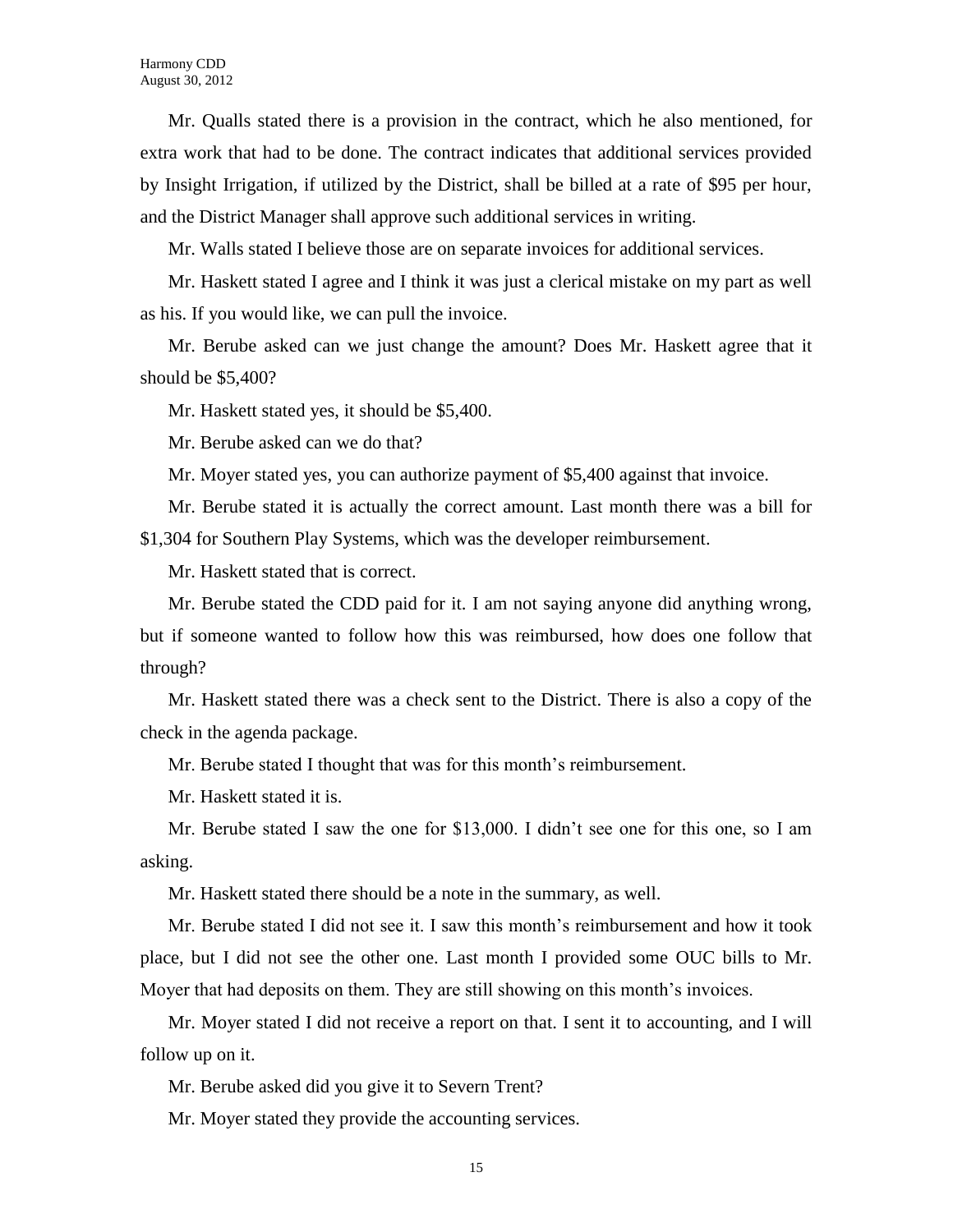Mr. Berube stated I would suggest you get that information back from them and ask Ms. Burgess to take care of it, like she did for the other OUC issue we asked her to do. Last month, there were some FedEx invoices that were to be billed to Harmony West CDD and Harmony Central CDD. Did we short pay them last month?

Mr. Moyer stated I will check on that. Those types of things are usually done in the routine processing of those invoices.

Mr. Berube stated Luke Brothers has an invoice in this package that is astounding.

Mr. LeMenager stated I had the same comment.

Mr. Berube stated Mr. Haskett did not approve these. There are two in the agenda package. One is for a full month's service for July and some other services for August that does not make sense.

Mr. LeMenager stated I agree. I think we all noticed that one.

Mr. Berube stated my point is, certainly in July, we did not receive the level of service that we anticipated. Once we made our decision in June to change landscape contractors, things went downhill pretty quickly. I am not sure they are owed their entire invoice for July's services. I will leave it up to Mr. Haskett for his commentary. The August bill looks like a "hail Mary" pass hoping that someone will make a mistake and just pay the \$16,000 bill. There is something wrong.

Mr. Haskett stated I think we all agree that July and several months prior to that were not the best service. I would not know how to provide or suggest a deduction for that level. They were doing what they knew was best at the time.

Mr. LeMenager stated we discussed this last month, and I thought that the feeling of the Board last month was to just draw a line under this and say goodbye to them. the July invoice is fine to pay, but the August bill is a joke.

Mr. Evans asked what is the \$2,000 invoice?

Mr. Moyer stated we purchased their storage unit.

Mr. Berube stated that did not come before the Board. It just made sense to purchase it. That comment is in the narrative.

Mr. LeMenager stated Mr. Haskett took the initiative to purchase that, which is fine.

Mr. Berube stated our storage unit is full.

Mr. Evans stated that is fine. I just did not remember discussing this item.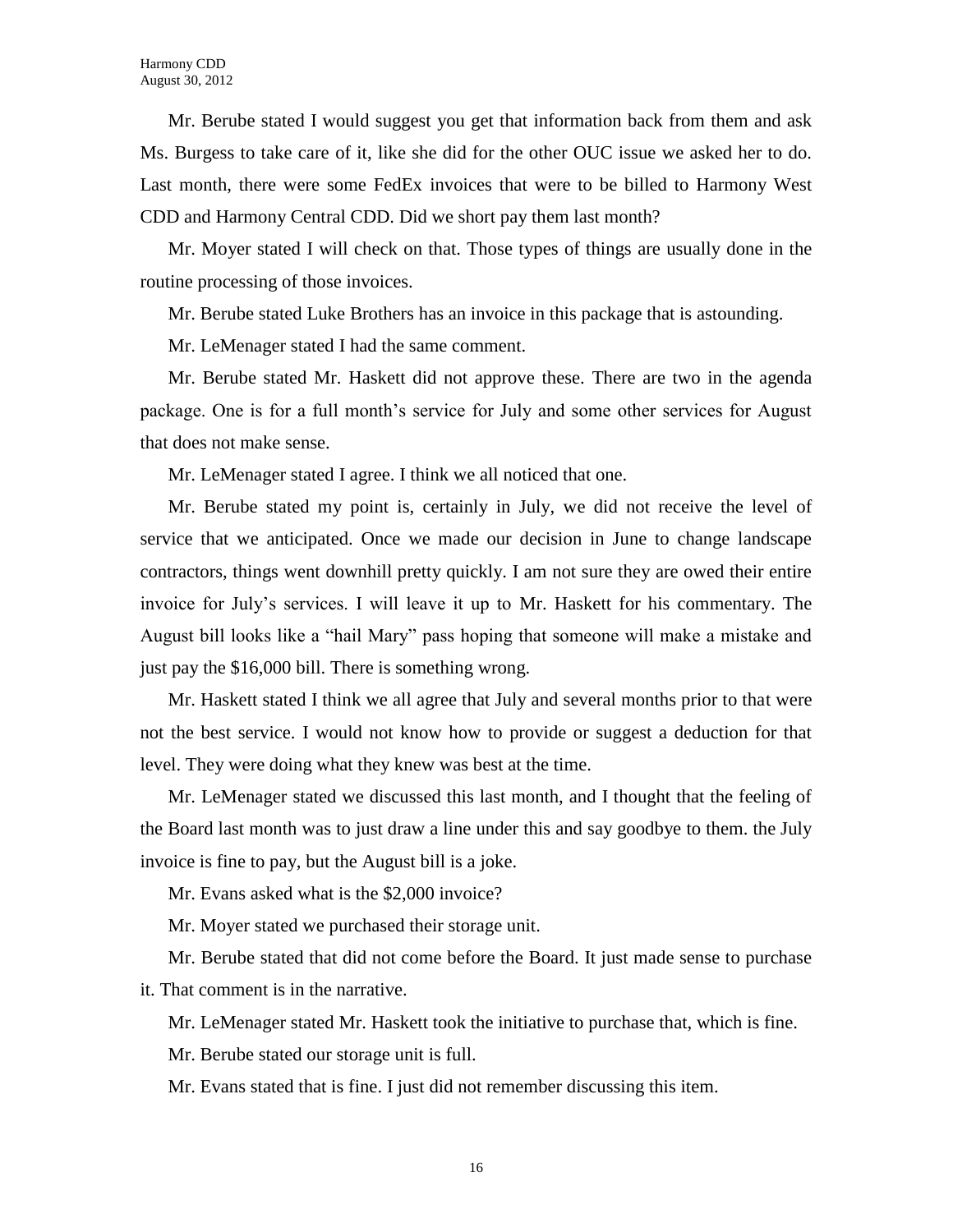Mr. Moyer stated in the email where Mr. Haskett requested this, there is probably another email where I approved it.

Mr. LeMenager stated I saw it, and it seemed like a reasonable thing to do.

Mr. Berube stated it was priced fairly. What about the August invoice?

Mr. LeMenager stated in theory, they worked for two days that month.

Mr. Berube stated it looked like they prorated some things. For mulch installation, they are charging \$7,250 for mulch that they never finished last year, and now they are invoicing us for mulch installation. It does not make sense. They are charging \$1,437 for tree pruning, but they have not touched trees in six months.

Mr. LeMenager asked how many days were they actually here in August?

Mr. Berube stated maybe four. How many days did they have 14 people here?

Mr. LeMenager asked what date was Davey's first official day here?

Mr. Qualls stated August 6.

Mr. LeMenager stated so they were here for five days.

Mr. Walls asked were they here over the weekend?

Mr. Haskett stated it was only three days. I think the major discrepancy and the main reason I did not put an approval stamp on it was all their previous invoices were very descriptive by line item, and the only thing comparable to the August invoice was the seasonal color program. All the other items were obscure numbers.

Mr. LeMenager stated I suggest you send it back to them and ask them to explain it.

Mr. Berube stated or we can send them a check for \$200 for the seasonal color program that maybe was accomplished. I cannot see paying anything else on this invoice.

Mr. LeMenager stated they were our service provider for, in theory, five days of August, which is one-sixth of the month.

Mr. Berube stated it was three working days.

Mr. LeMenager stated there are only 20 working days in a month, if you want to look at it that way. There are two ways of looking at it. Their normal monthly bill is \$36,000, so we could offer them one-sixth of that, or \$6,000 and agree to end our relationship. Otherwise, we would need to demand a detailed itemization of why they think we need to pay \$16,000.

Mr. Berube stated we already agreed to just pay the July invoice. What does Mr. Qualls think?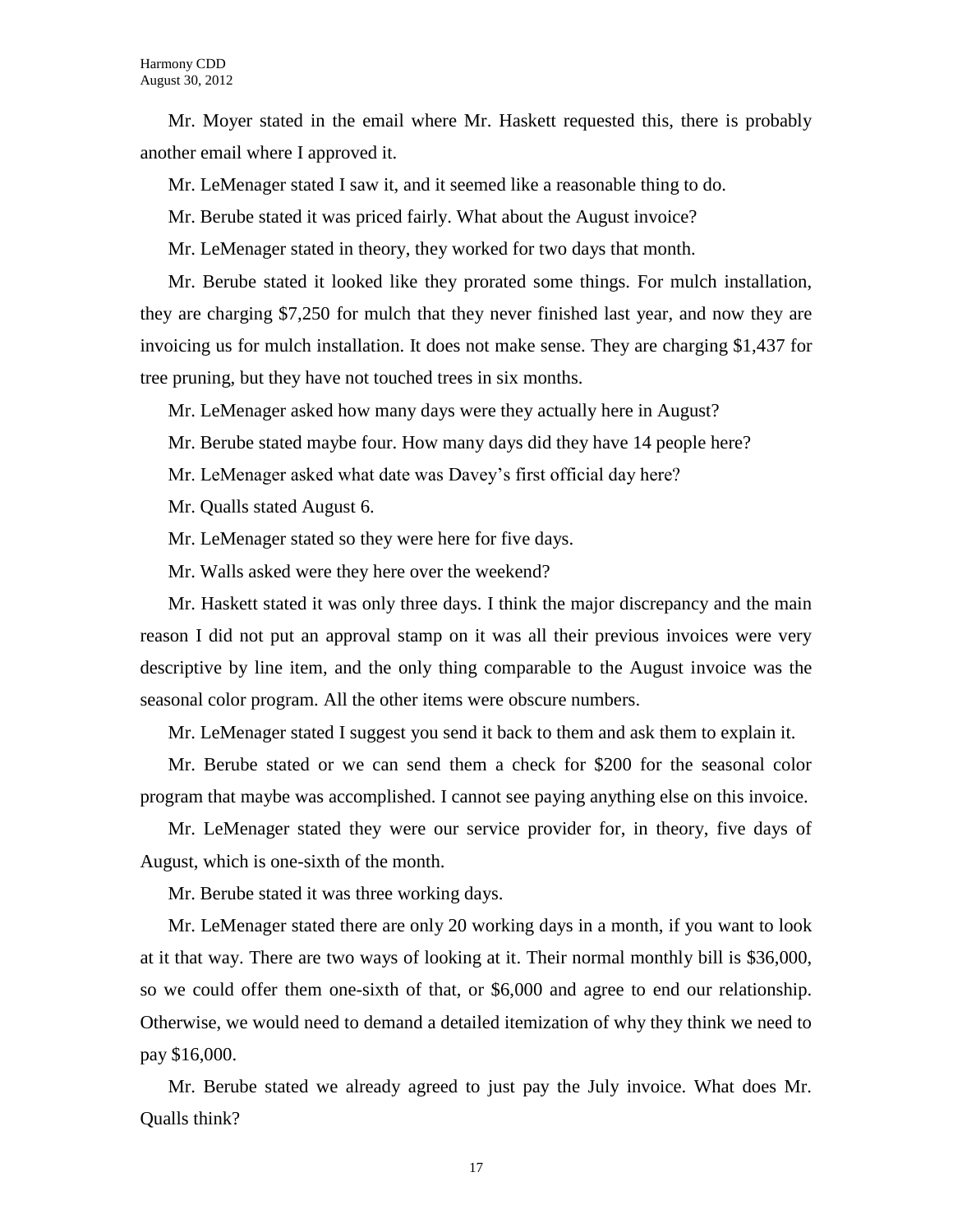Mr. Qualls stated I think this is a policy decision of the Board. I will report that I had a couple discussions with Mr. Pete Lucadano. First, I thought they were professional and they signed the letter agreeing to leave early. They did not put up a fuss about it, and I do not know how you assign a dollar amount to that. Second, my understanding in talking with Mr. Lucadano was there would be a way to prorate the August invoice, such as what Mr. LeMenager was suggesting. Mr. Lucadano mentioned tortious interference with a business relationship that had something to do with Davey interviewing Luke Brothers employees. Mr. Lucadano mentioned that it happened without permission of the staff manager and it happened during business hours. I am just reporting to you what I heard. I am not saying that is the case. I am not saying that what Mr. Lucadano says gives rise to any action against the District. I do not see that there is any claim against the District, although I have not spent a lot of time at this point researching it. I think this is a policy decision that the Board has to factor in. Legally, as long as you are logical and you are paying the prorated portion, to me, that is a logical way to handle that.

Mr. Berube stated Mr. LeMenager mentioned one-sixth. How did you get to that? Three days out of 20?

Mr. LeMenager stated no, five days out of 30. Typically in finance, you use 30-day months, even though some have 31 days.

Mr. Evans stated I also want to look at the scope. I understand Mr. LeMenager's approach to one-sixth. Did they actually perform any of these tasks during those five days?

Mr. Berube stated no.

Mr. Evans stated I could understand if they had ground maintenance for one-sixth. If there was no mulch installation during that timeframe, should we be compensating them for work that was not done purely on a prorated basis? Did they do any tree pruning? If they did not do anything, it is hard to justify paying someone. I have no problem paying someone for work that they attempted to do. But when they do not do it at all, I think it is difficult for us to justify paying, and difficult for them to justify it to us.

Mr. Berube stated I think Mr. LeMenager is taking the normal monthly invoice total of \$36,000 and dividing it by six.

Mr. LeMenager stated that is correct.

Mr. Evans stated I understand the approach.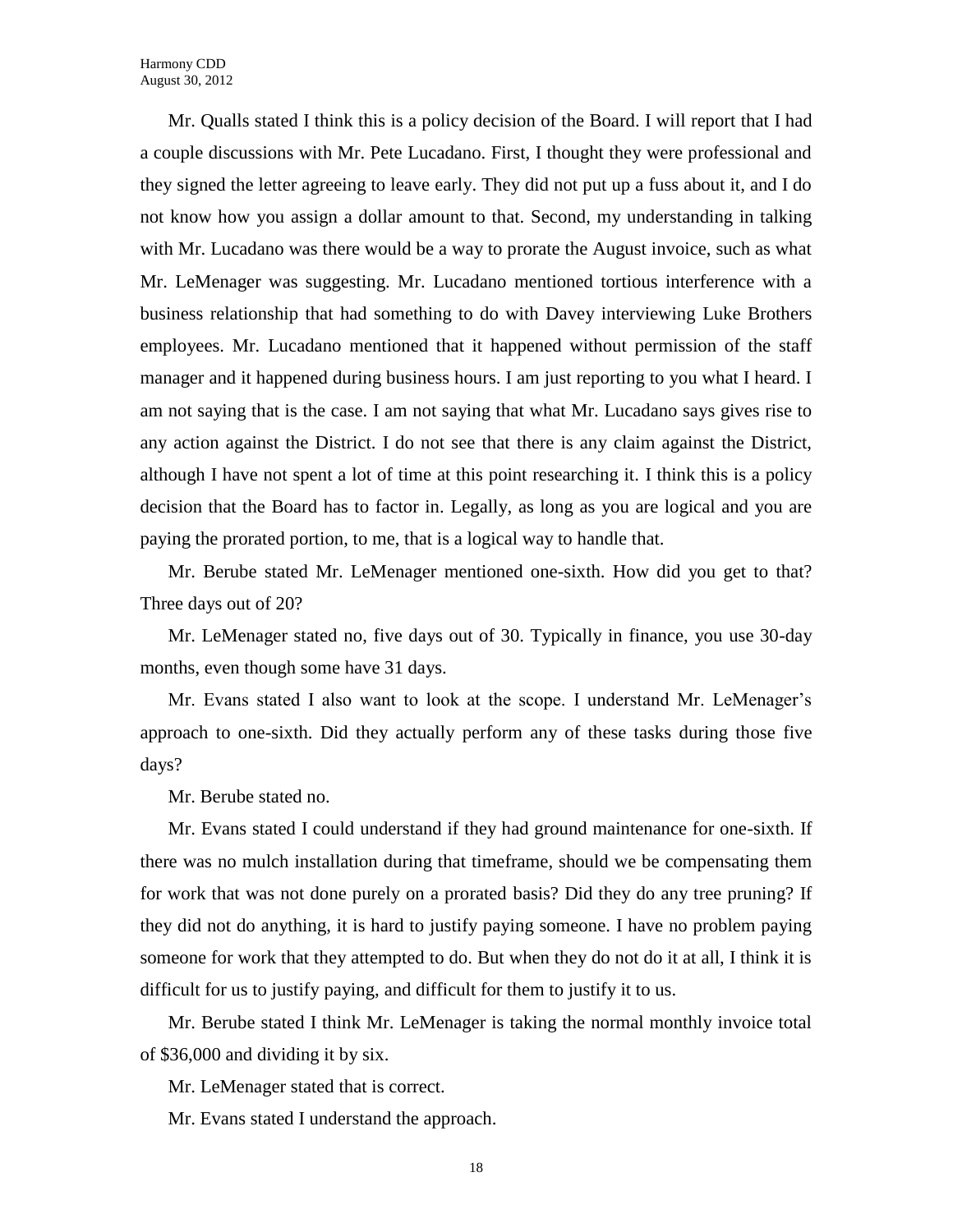Mr. Walls stated I agree with Mr. Evans that if that is what we are going to do, then they need to provide us with a bill that shows the work they did in August and the resulting dollar amount.

Mr. Evans stated when you amortize that \$36,000 over a month, there might be component parts that they only perform for one week out of a month.

Mr. Berube and Mr. Walls stated that is correct.

Mr. Evans stated if they did not perform any of that task during that five-day period, we should not pay it.

Mr. Walls stated tree pruning might cost more than one-sixth of this invoice.

Mr. LeMenager asked did they actually have anyone here those last three days?

Mr. Haskett stated Friday they had two people. They did have two people come out of Orlando to mow U.S. 192. Prior to Friday, they had three and four people on site.

Mr. Berube stated the seasonal flower program pays out over the year, and the same thing with tree care. The only thing that pays out on a monthly basis is mowing. Everything else is amortized over 12 months. I am pretty sure that is what he is doing on mulching because it is \$18,000 or \$19,000 over the year, and he came up with mulch installation of \$7,250.

Mr. Evans stated if that is the approach, then that is different.

Mr. Berube stated we are prepaying for something we are not going to receive.

Mr. Walls stated the question is, what did we pay previously for mulch.

Mr. Berube stated for mulching, we prepay it all year, so when it comes to November, they are supposed to start installing mulch. We are not paying now for the mulch they installed last November. We pay everything in advance. In effect, if he is considering this to be prepaid, we did not receive any of these services except for maybe grounds maintenance. The more we discuss this, I am more in favor of sending this back and requesting an accurate invoice that is prorated. If we pay part of this, he will make the argument that we paid part of it and at a later date, he will want the rest. By accepting this bill and paying part of it, we are saying it is fine but we are not going to pay the whole thing.

Mr. Evans stated we are in agreement for the \$2,000 invoice for the storage unit. We are in agreement to pay the full invoice for the month of July in the amount of \$36,000,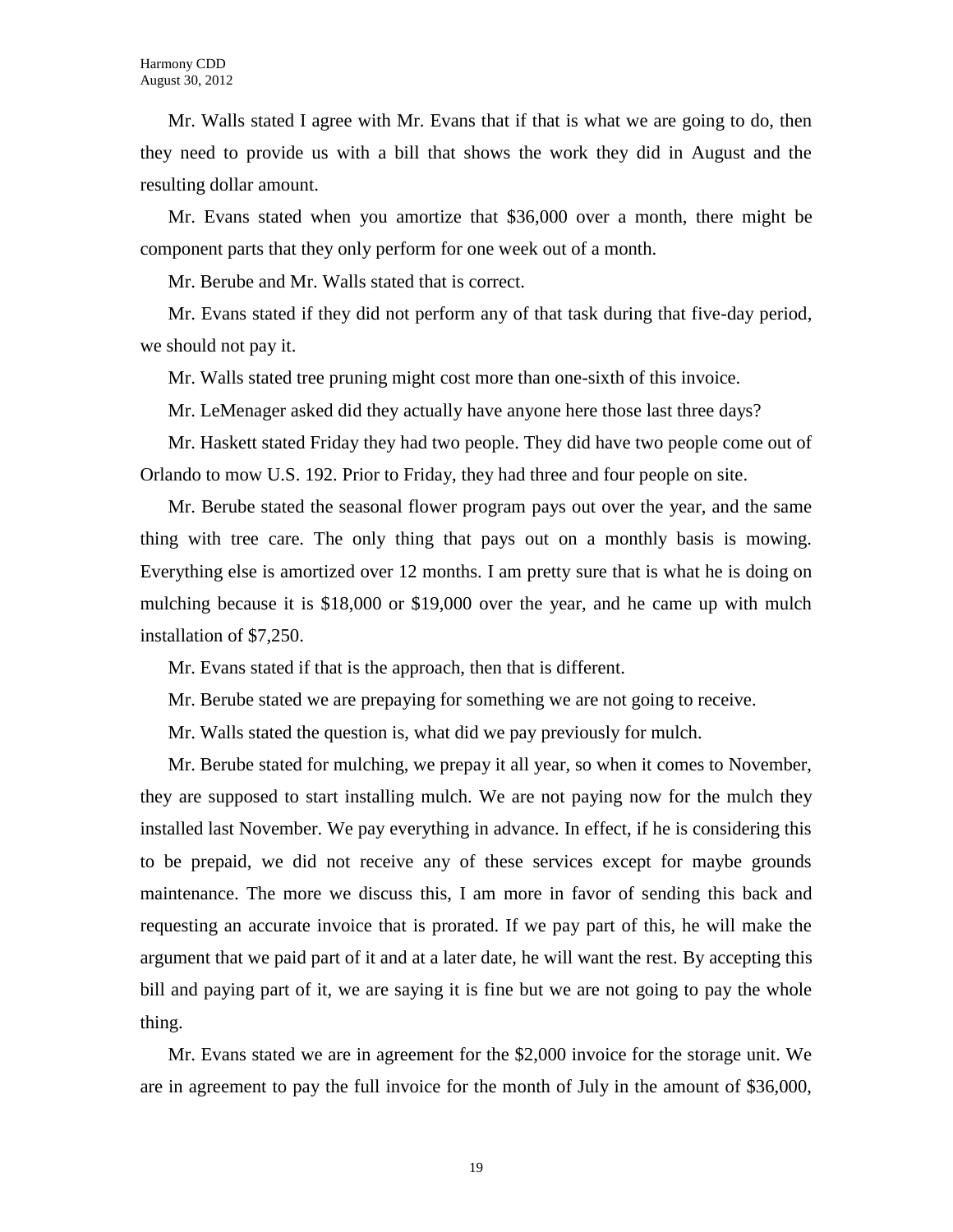even though we seriously question the quality and workmanship that was performed in that month. The issue is to send the August invoice back to them for further justification.

Mr. Berube and Mr. LeMenager stated that sounds right.

Mr. Berube stated we are not unwilling to pay what is due, but in looking at the August invoice, we have no idea what is due. It does not match what we normally pay.

Mr. Walls asked does the contract address any severance pay?

Mr. Qualls stated no. Most of the language regarding costs is based on their proposal. Did someone do a final walk through with them and take notes, to document what was and was not complete?

Mr. Haskett stated no, they did not have anyone here on the last day since they were moving all their equipment out. I have all my own notes and documentation, including photographs.

Mr. Qualls stated they were still under contract for five days out of 30, which seems like a clear-cut way to prorate the invoice as opposed to a judgment call on what was done and in what percentage. I do not know how you can arrive at those figures and come to an agreement on it. That is a policy decision. If they come back with a more detailed invoice and you have more questions, we can deal with it that way.

Mr. Berube asked will we need to pay money for things that they were deficient on, such as dead grass, dead trees and other dead plant material?

Mr. Haskett stated at this point, we have not identified anything of significance.

Mr. Evans asked who is going to be the messenger?

Mr. Qualls stated the District Manager.

Mr. Berube stated he receives the bills, so he can send them back.

Mr. Qualls stated you can appoint one person from the Board.

Mr. Evans stated I think we maintain the same level of dialogue. The concern is if some of these were prorated over a 12-month period or how was it calculated.

Mr. Berube stated one could say this does not even look like our bill because the numbers do not match, and neither do the categories.

Mr. Evans stated this needs further explanation. I do not think anyone here is taking a position on whether it should be paid or not. We just do not understand the invoice.

Mr. Qualls asked for the July invoice, which has not yet been paid, was there documentation of what was not completed?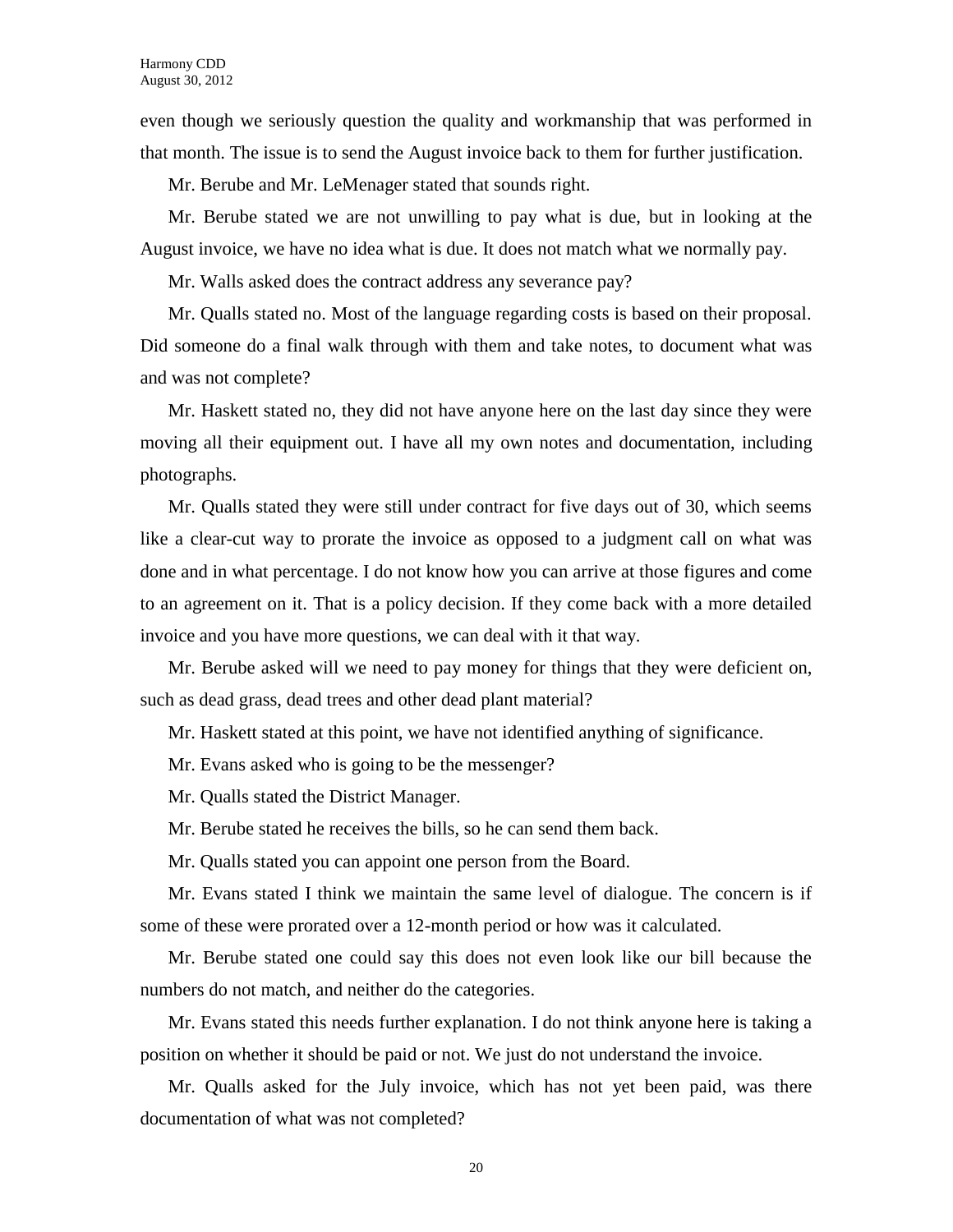Mr. LeMenager stated we already agreed to just pay it.

Mr. Berube stated we agreed to say goodbye and move on.

Mr. Qualls stated that is fine.

Mr. LeMenager stated the invoice from Boyd Engineering indicates he responded to SFWMD. I would like a clearer invoice.

Mr. Berube stated that is for the South Florida Water Management District.

Mr. Evans stated he was contacted by the SFWMD asking for more information relative to permits.

Mr. Walls asked that is not related to the Lakeshore Park project and paid from construction funds?

Mr. Evans stated no. They are pulling all the permits and sending questions to the applicants, asking them to explain certain things. They cannot find certain documents, so they are asking us to assist in the search. The development company received the same types of questions on their permits.

Mr. Berube stated to be clear, we are removing the August invoice for \$16,000 from Luke Brothers from this invoice approval.

> On MOTION by Mr. LeMenager, seconded by Mr. Berube, with all in favor, unanimous approval was given to the invoices, as discussed, (1) including the invoice from Bio-Tech Consulting for \$505, (2) amending the \$5,600 invoice from Insight Irrigation to \$5,400, and (3) deleting the \$16,000 invoice from Luke Brothers for August services.

# **C. Public Comments/Communication Log**

Mr. Moyer reviewed the complaint log as contained in the agenda package and available for public review in the District Office during normal business hours.

# **D. Website Statistics**

Mr. Moyer reviewed the website statistics as contained in the agenda package and available for public review in the District Office during normal business hours.

# **E. Meeting Schedule for Fiscal Year 2013**

Mr. Moyer stated we made one correction to the meeting schedule that you may also

have received by email moving the December 27 meeting to December 20.

Mr. Berube stated I would prefer all meetings be in the morning. We track attendance

at both morning and evening meetings, which indicates that most people do not care.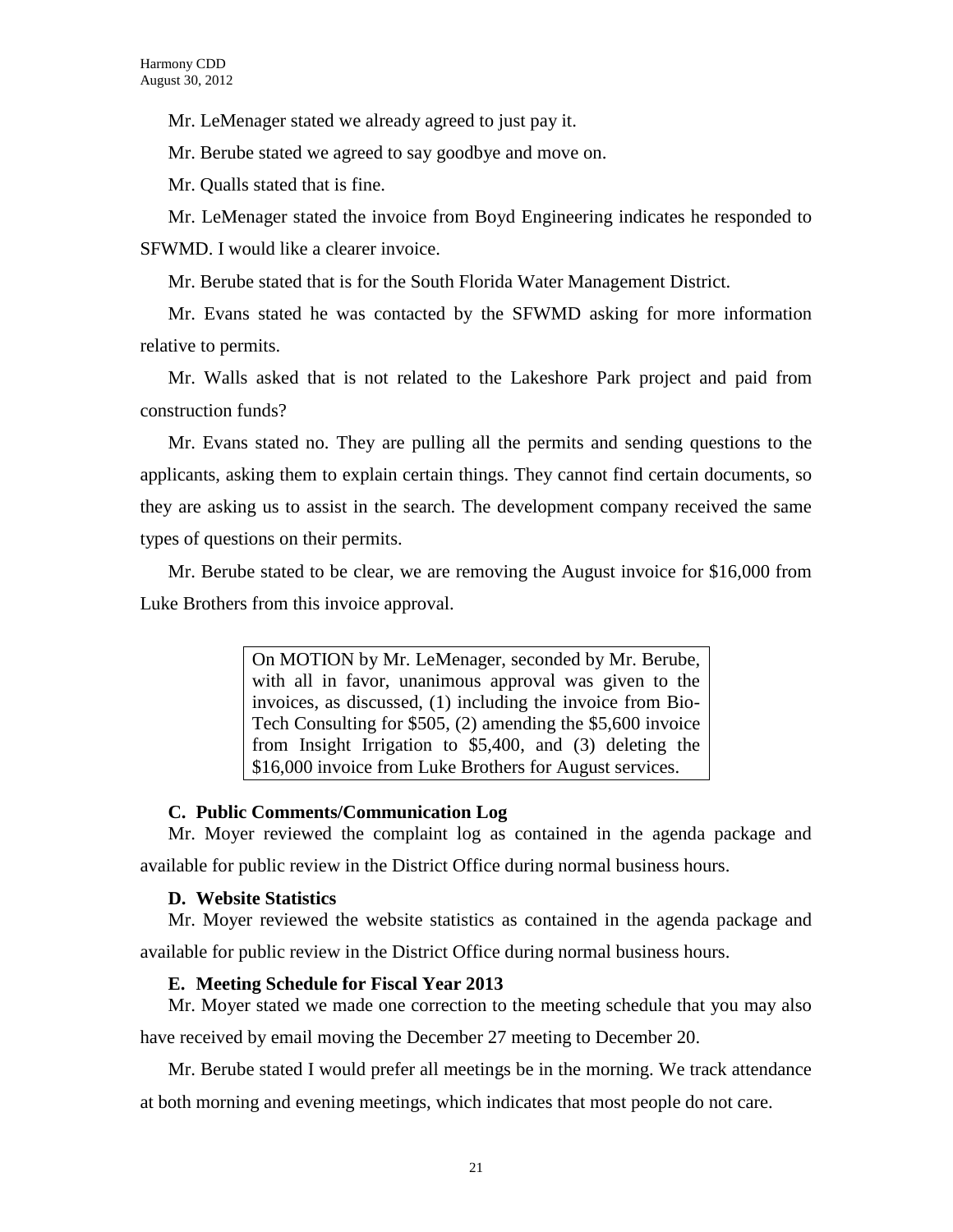Mr. Walls stated I support the compromise of half in the morning and half in the evening.

Mr. LeMenager stated I agree in keeping the same schedule with alternating meeting times. We can always change it in the future.

Ms. Kassel stated I prefer evening meetings because I think it is the right thing to do for the people who voted for us.

> On MOTION by Mr. LeMenager, seconded by Mr. Walls, with all in favor, unanimous approval was given to the meeting schedule, as presented, amended for December 20.

# **EIGHTH ORDER OF BUSINESS Staff Reports**

# **A. Attorney**

# **i. Ratification of Storage Compound Permissive Use Agreement**

Mr. Qualls stated because the developer is allowing the District to have some property for Davey to store its equipment, this agreement protects the developer from anything that might happen to its property. We included language that protects the District if Davey does anything. Davey has executed this agreement. It essentially says to take care of the developer's property, shut the gates behind you, and those kinds of things.

Mr. Walls stated the District purchased the storage unit that Luke Brothers was previously using.

Mr. Haskett stated that is correct.

Mr. Walls asked so we will have that space and Davey will also have room for their equipment?

Mr. Haskett stated yes, they already put in a storage pod similar to ours within their fenced area.

> On MOTION by Mr. LeMenager, seconded by Mr. Walls, with all in favor, unanimous approval was given to ratify the storage compound permissive use agreement with Harmony Development Company and Davey Commercial Grounds Maintenance, as discussed.

# **ii. OUC Proposed Tree Work on U.S. 192**

Mr. Qualls stated under Federal standards, OUC is clearing trees within its huge right-of-way, which is now at 21 feet, but it will get larger. This issue was raised a couple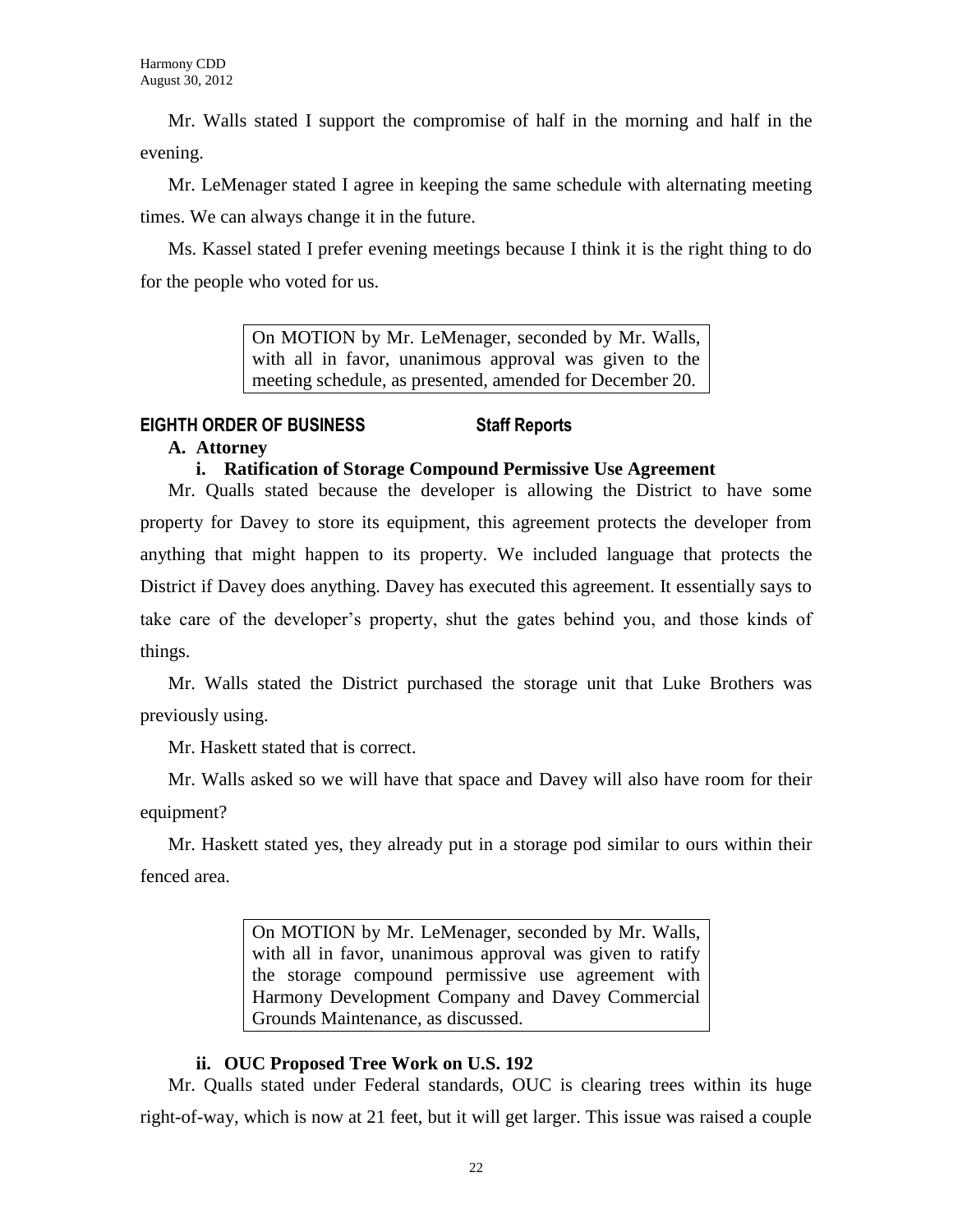months ago. Since that time, Mr. Golgowski, Mr. Tome, and Mr. Haskett met with Mr. Wayne Zimmerman from OUC, who is in charge of this project. They put in property stakes and they show that, indeed, there are about 24 trees within that right-of-way. OUC has a contract with Davey to remove those trees. I have been working with Mr. Golgowski to suggest if there is any interest in keeping those trees from being destroyed by transplanting those trees to a different location. I talked with Mr. Zimmerman, and they are willing to take what they paid Davey to destroy the trees and pay that amount to Harmony to go toward relocating those trees if that is something the Board would be interested in.

Mr. Berube asked does that mean we are responsible for contracting to transplant the trees?

Mr. Qualls stated yes. The removal rate is a lot more affordable than the transplant rate. It was just an idea to save the trees.

Mr. LeMenager stated I think it is a terrific idea. At the very least, we will be able to transplant some of them. We will receive some money for the ones they were going to cut down. Even if we decide to do the work for that dollar amount and no more, we will have funds available to move some of them.

Mr. Berube asked do we know how much the transplanting work will cost?

Mr. Golgowski stated yes, we talked with Davey who had some estimates prepared. There are eight palms at the overpass that have to be moved, which are \$225 each to relocate.

Mr. Berube stated that will be an easy decision to move them.

Mr. Golgowski stated the magnolia trees are \$110 to relocate. There are four oak trees that are more sizable, and they range from \$750 to \$900 each to relocate.

Mr. LeMenager stated the trees themselves are probably worth more than that.

Mr. Golgowski stated that is correct; they are very nice trees.

Mr. Evans asked is that the retail price to relocate them, or the difference?

Mr. Qualls stated the retail price.

Mr. Golgowski stated it is before any credit.

Mr. Qualls stated I will be talking with Mr. Zimmerman in the morning to find out what he has in his contract with Davey, which I believe is a per-removal rate.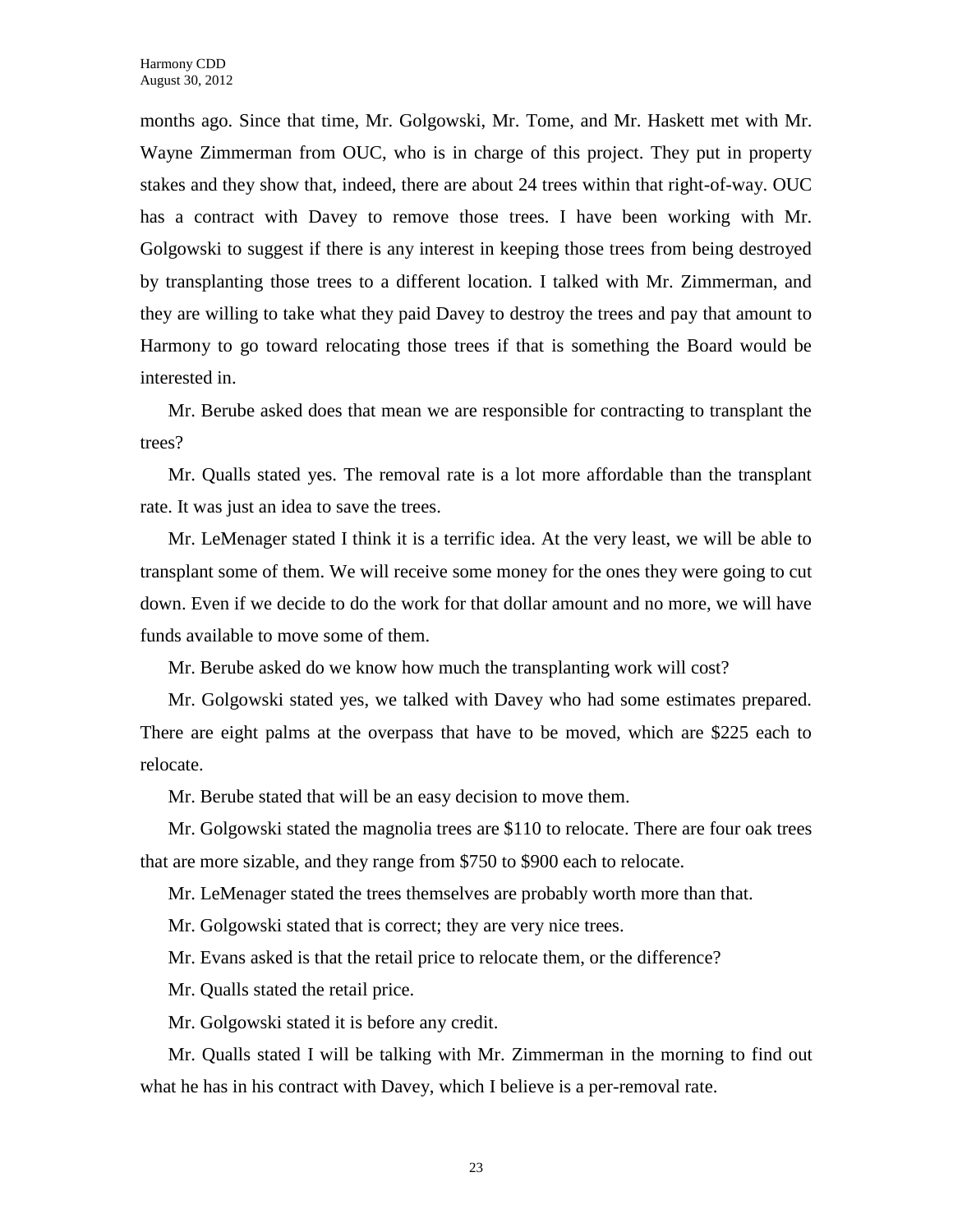Mr. Berube stated they are just grinding those trees with a backhoe and a grinder, which I have seen them doing.

Mr. Qualls stated I am guessing the destruction rate is \$100 or something like that. It is not much.

Mr. Evans stated I would think it is more than that because they have to dispose of them.

Mr. LeMenager stated that is the project they were doing when we were receiving the landscaping proposals. I made the comment about driving out of Harmony and immediately seeing their trucks.

Mr. Berube stated what I just heard would be about \$10,000 to relocate the trees.

Mr. Golgowski stated it is more like \$5,000.

Mr. Berube stated there are eight trees at about \$900.

Mr. Golgowski stated there are only four oaks ranging from \$750 to \$900.

Mr. Berube stated I mistakenly thought there were eight.

Mr. Golgowski stated there are eight palms at \$225, for a total of \$1,800.

Mr. Tome stated the total bill will be about \$5,500.

Mr. LeMenager asked we will receive a discount on top of that?

Mr. Tome stated yes.

Mr. LeMenager stated then yes, we certainly should do it. There is no question.

Mr. Berube stated it is an easy decision for me; this is a tree community.

Mr. LeMenager stated we want to do this. We have been on record for a long time about how important trees are to the look of this community.

Mr. Walls stated Mr. Qualls mentioned they are going to be expanding the easement. How will we know where to relocate the trees so we do not need to do this again?

Mr. Qualls stated I think the best advice I can give, since the easement will essentially double, is to plant them using a 41-foot easement as opposed to the 21-foot easement.

Mr. Evans asked it is a taking? Are they expanding their actual utility easement?

Mr. LeMenager stated it sounds like eminent domain if they want to go from 21 feet to 41 feet.

Mr. Qualls stated I do not think it is a taking, but I will research it.

Mr. Berube stated it sounds like it is an easement, not a taking.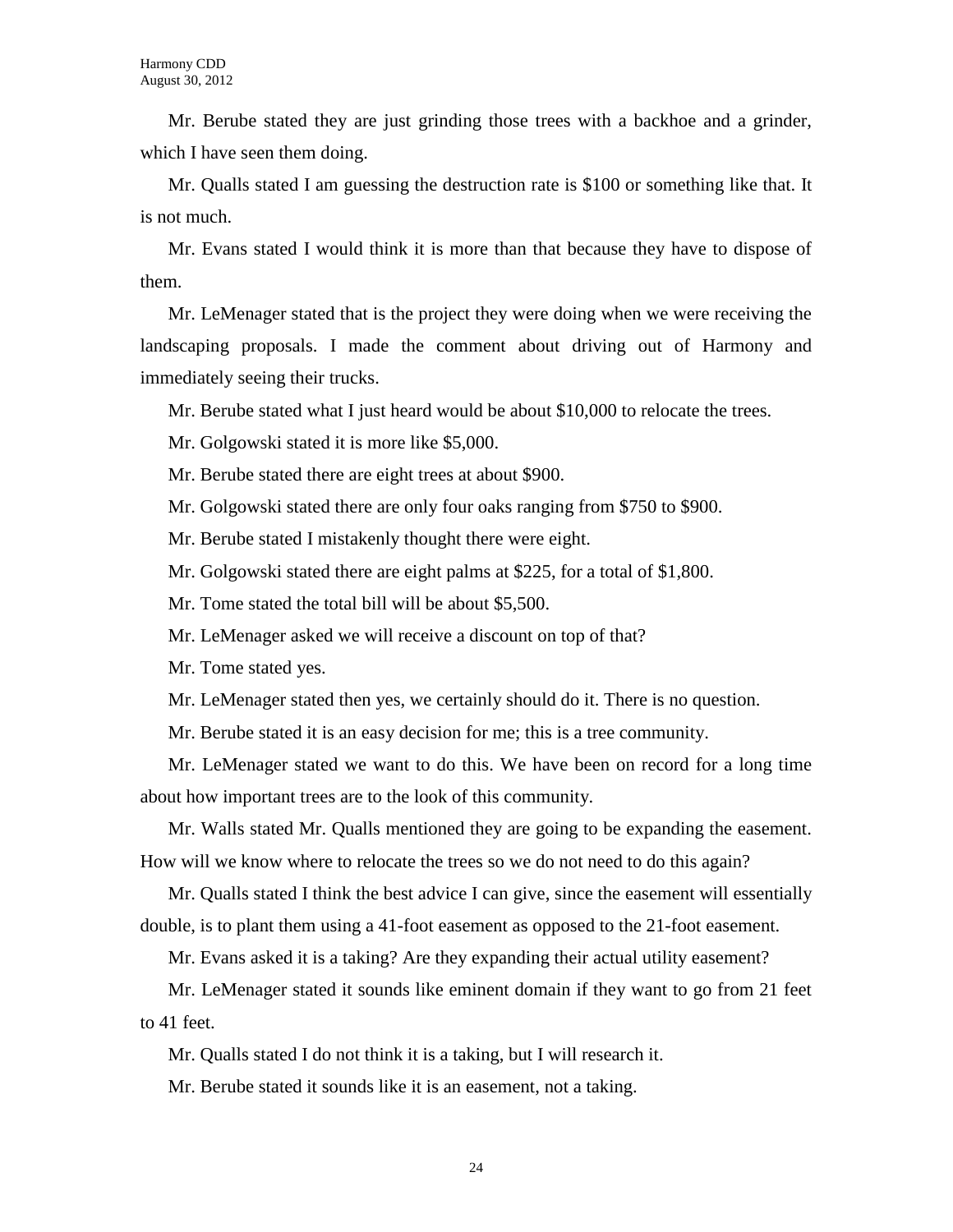Mr. Qualls stated to expand their easement, I do not believe it is a taking. It is just a utility easement over the property.

Mr. Evans stated but it restricts our use of that property. I have been in condemnation proceedings with other utilities, and they have to compensate you anytime a utility company takes property. Are they just expanding the impact area or are they actually expanding the easement itself? Within the easement, they have the right to construct improvements. If they are saying they will grant us the authority for an impact area, which extends beyond the easement is more of a buffer or a safe zone there.

Mr. Berube asked do we have to move these now because the easement has already expanded?

Mr. Qualls stated no, they are anticipating that the easement will expand.

Mr. LeMenager stated I do not understand how an easement can expand without the property owner's permission. That would be exercising eminent domain.

Mr. Golgowski stated the easement is fixed. In order to comply with these increased Federal and State standards, they have to reach beyond the easement to remove threats in the impact areas.

Mr. Tome stated the palm trees at the overpass are at or getting close to a height that, should they fall from a Category 3 hurricane, they will impact the lines. Thus, they have to take measures to eliminate that threat.

Mr. LeMenager stated that is understandable.

Mr. Tome stated that is considered the impact area. We walked the property with Mr. Zimmerman and another gentleman from Davey. They have been very reasonable with regard to an approach on how to handle what is here today as well as when the impact area grows, based on the Statutes, and in working with us to give us guidance on what we should be planning for in the future, regarding what should be moved today at a less expensive rate than to move it in the future when it is a 12-inch caliper tree versus an 8 inch caliper tree. In some cases, they said they could come along and just trim the one side of the tree, but that will leave a one-sided tree, which will not work and would mean we need to remove it or relocate it to another area.

Mr. Qualls stated what I researched was only existing standards. This other information I am passing along is through conversations with Mr. Zimmerman and Mr.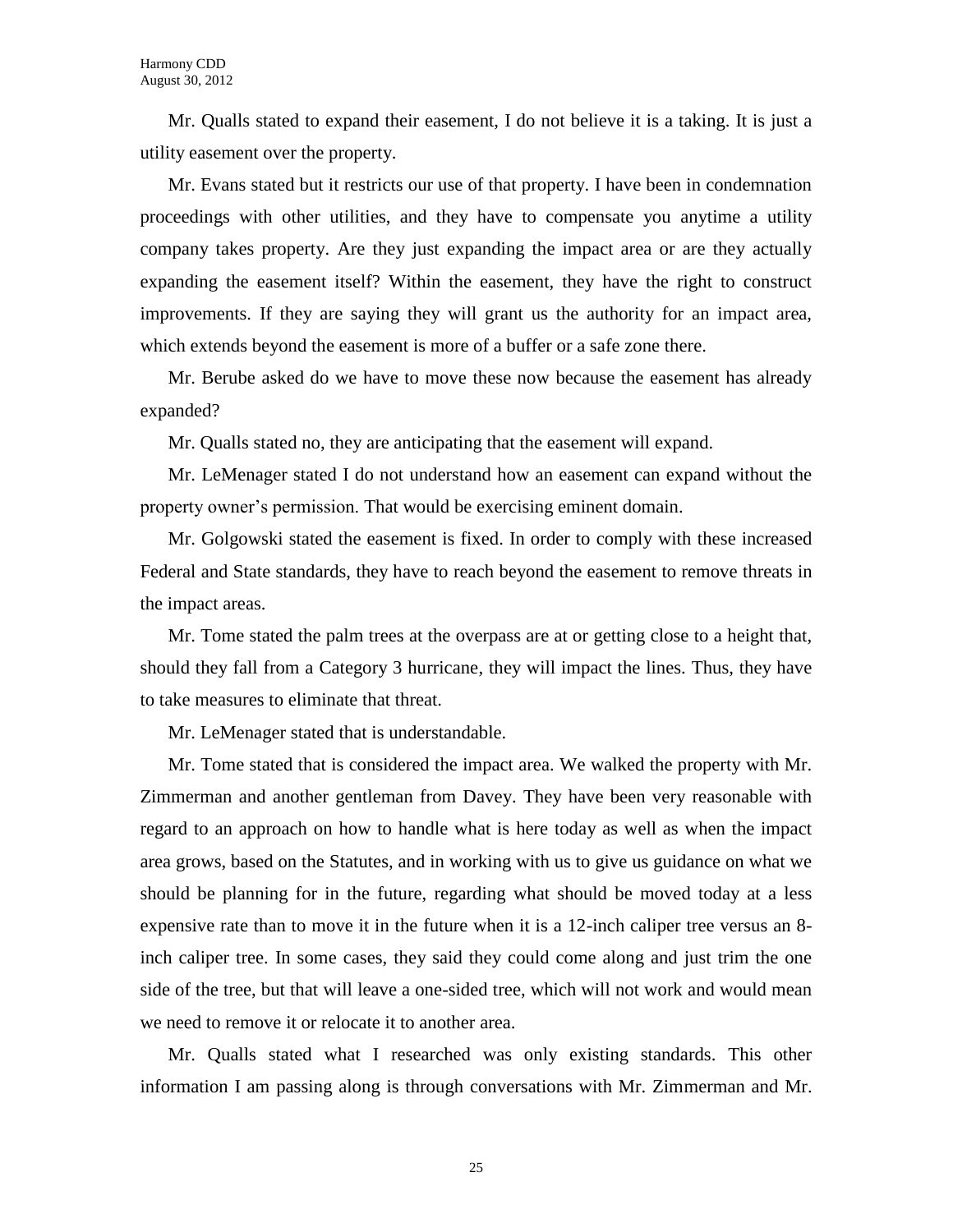Golgowski. I do not understand, either, how this can go from 21 feet to 41 feet and how it will happen at some point in the future.

Mr. Evans stated they can designate an impact zone outside of the easement that gives them the right of access. It is not an easement but it is a preventive right of access.

Mr. Qualls stated if I walk through your yard and you give me permission, you have granted me an easement. Regardless, I think there needs to be some flexibility moving forward. There could be some trees where it might make more sense to destroy and plant a new one than to transplant the existing one.

Mr. Golgowski stated I agree. There are pine trees that just do not transplant well.

Mr. Evans stated it is my belief that the Board is authorizing you to proceed on that basis to transplant the trees that you deem appropriate, with the understanding that the District will pay the difference between transplanting and destruction to Davey. OUC will give us a credit, and Davey will send us a bill.

Mr. Qualls stated Mr. Zimmerman said that OUC will issue a check to Harmony for the difference, so that Harmony CDD will fund the entire transplant, and OUC will issue a check for the difference. I advise we get all of this in writing in advance.

Mr. Walls stated the palms are currently on an overpass.

Mr. Tome stated that is correct and there are two layers.

Mr. Walls stated we will have to move them back.

Mr. Golgowski stated there are two rows of palms, and one of them is the threat. They were going to just get rid of them.

Mr. Walls asked are we going to transplant them?

Mr. Golgowski stated yes, we will use them somewhere else.

Mr. Walls stated otherwise, if you just move them back, you will not be able to see them.

Mr. Golgowski stated that is correct.

Mr. Berube stated perhaps Davey can do this and you may have already thought of this, but we have planted and transplanted trees before. They need some maintenance after the initial planting to get them established, including watering. Does Davey have a program to handle that? Will we perform that task in-house with our staff? I do not have a problem doing it in-house as long as we know what we are doing.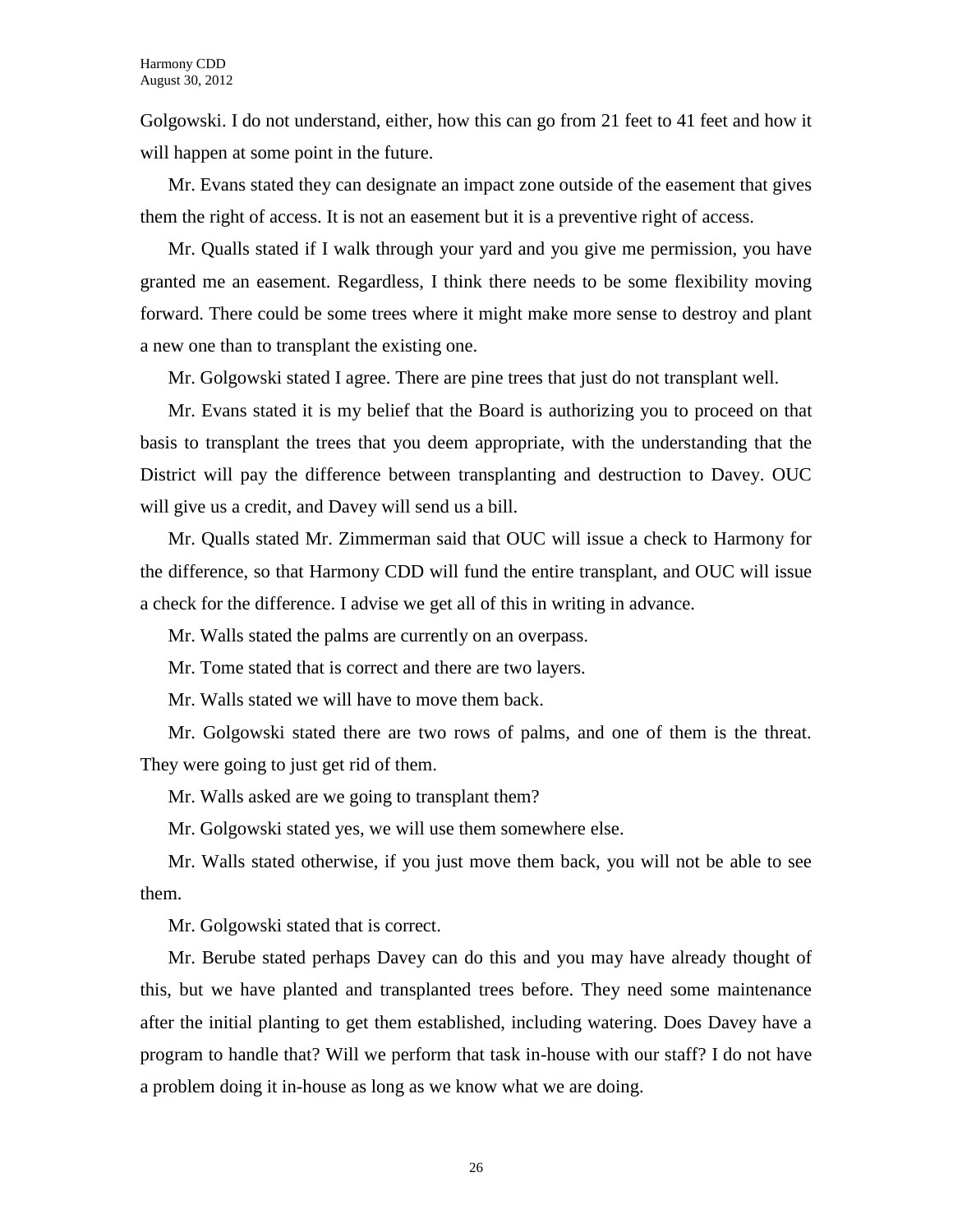Mr. Golgowski stated the figures that Davey provided include backfilling the holes and any necessary pruning and fertilization, but we need to provide the irrigation.

Mr. Berube stated I know we have a tank and the truck. Can we reasonably handle that?

Mr. Tome stated the areas that we are contemplating today are in areas that have irrigation that could be supplied through bubblers, which we have done previously.

Mr. Berube asked so we will provide bubbler irrigation and then they are taken care of forever?

Mr. Tome stated that is correct.

Mr. Berube stated that is fine.

Mr. LeMenager stated I would think time is of the essence because we want to get this done before the dry season starts.

Mr. Golgowski stated actually moving them in the wintertime is the optimum time to move them.

Mr. LeMenager stated that makes sense, because they are dormant and have less growth.

Mr. Golgowski stated that is correct.

Mr. Qualls stated I should be able to have an agreement by the next meeting for you to consider. Is the timeline shorter than that?

Mr. Golgowski stated for those trees that are not going to be transplanted, they would like to remove them now and take them out. The ones that are under consideration for relocation, we can take more time.

Mr. Berube stated staff knows what needs to be done. I am fine directing them to proceed and we can ratify the agreement later. It does not seem like a big issue.

Mr. LeMenager stated the only thing we are getting ratified is the reimbursement.

Mr. Qualls stated that is correct; the only piece that is missing is the dollar amount. Mr. Zimmerman is supposed to contact me tomorrow with that information.

Mr. LeMenager stated we can always authorize a not-to-exceed amount. Mr. Tome suggested \$5,500, so I think we authorize staff to proceed up to that dollar amount.

Mr. Berube stated I am fine with that because the final dollar amount will be less.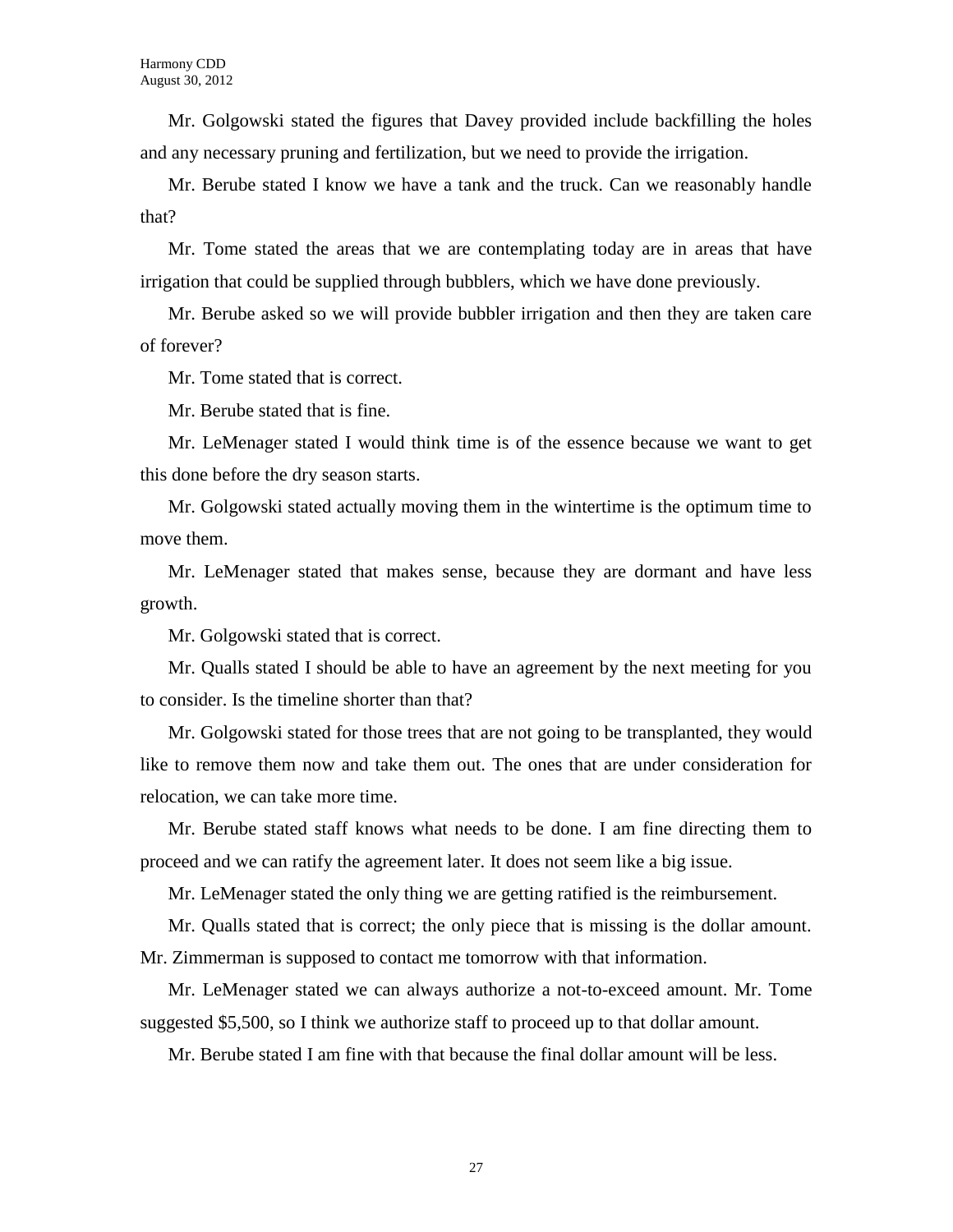Mr. Tome stated the transplanting will not happen between now and the next meeting or two. It needs to be fall and winter before we transplant them. We just want to tell them it is fine to remove and destroy the pine trees that we are not going to transplant.

- Mr. Qualls asked will the trees to be transplanted be marked somehow?
- Mr. Tome stated yes.
- Mr. Golgowski stated there are some with ribbons already on them.
- Mr. LeMenager stated then there is no rush.
- Mr. Evans stated there is no action required at this time.
- Mr. Golgowski stated it is just a report.

#### **iii. Lakeshore Park Improvements**

Mr. Qualls stated the acquisition agreement for the Lakeshore Park improvements was provided to everyone at last month's meeting. There were a few changes, but nothing substantive. That agreement is complete.

#### **B. Engineer**

There being nothing to report, the next order of business followed.

### **NINTH ORDER OF BUSINESS Supervisor Requests**

Ms. Kassel stated I would like to know from Mr. Qualls what the protocol is, since I have not been able to hear 80% to 90% of what is being said, how that affects the meeting. I have not been voting because I have not been hearing the discussion. I hear the vote as it is happening because I have not been voting because I have not been hearing what has been going on. How does that reflect in the minutes?

Mr. Qualls responded there is an Attorney General opinion that says that you can call in by phone and listen but your vote does not really count anyway when you participate by phone. I will provide that information and confirm that since it has been a while since I looked at that report.

Mr. Moyer stated at the next meeting when we are discussing approval of these minutes, you can simply make the statement that you are making now and vote appropriately on the approval of the minutes. If you feel comfortable after you have read the minutes, you can vote yes. If you are not, then you can vote no.

Ms. Kassel stated I can hear the first part of someone's sentence, and then it dies off and is very muffled, coupled by the fact that most people are farther away from the computer.